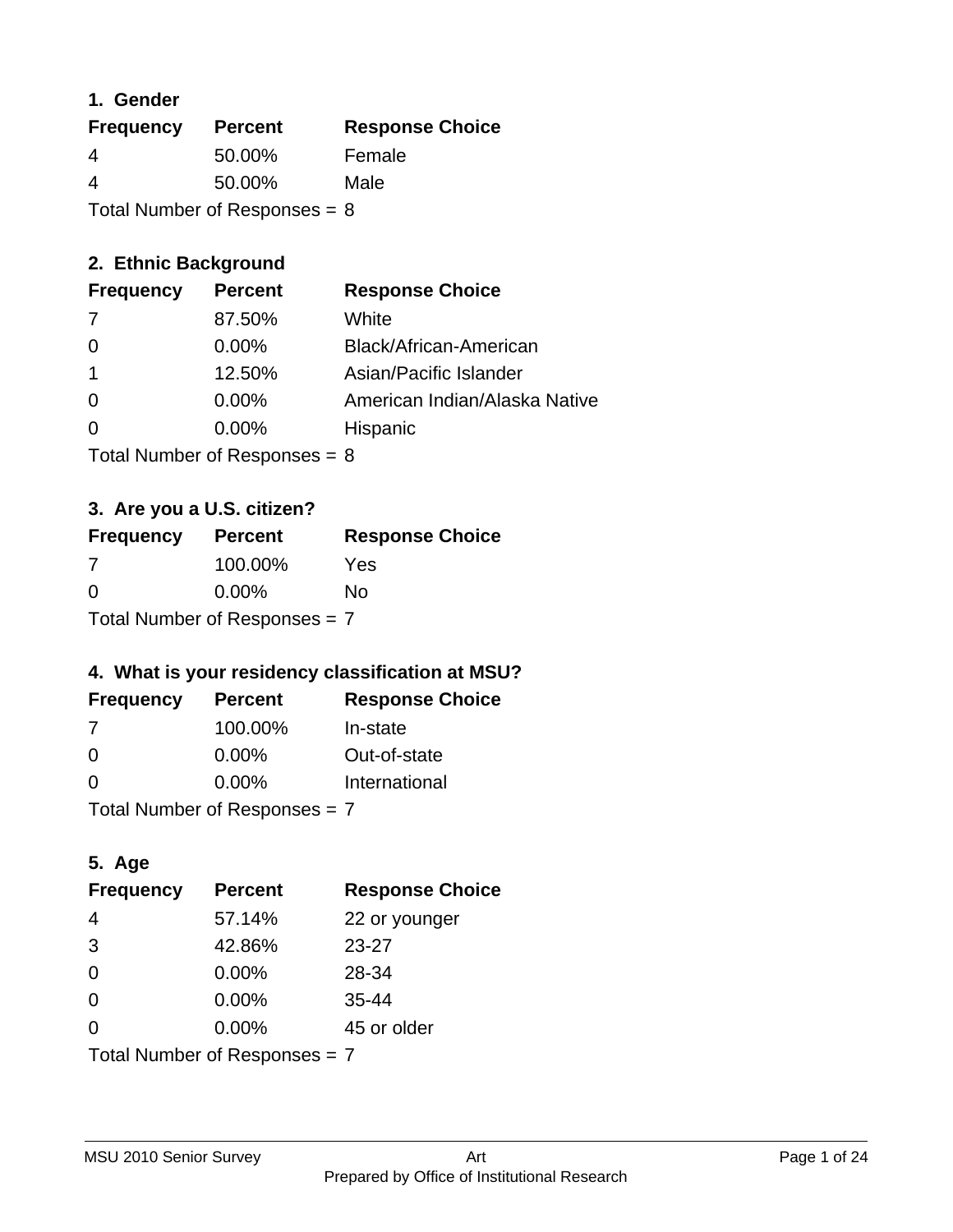**6. Has either of your parents received a bachelor's degree?**

| <b>Frequency</b>                | <b>Percent</b> | <b>Response Choice</b> |
|---------------------------------|----------------|------------------------|
| 5                               | 71.43%         | Yes                    |
| $\mathcal{P}$                   | 28.57%         | Nο                     |
| Total Number of Responses $= 7$ |                |                        |

# **7. Has either of your parents received a degree from Murray State?**

| <b>Frequency</b> | <b>Percent</b> | <b>Response Choice</b> |  |
|------------------|----------------|------------------------|--|
|                  | 14.29%         | Yes                    |  |
| -6               | 85.71%         | No                     |  |

Total Number of Responses = 7

### **8. What was your original entry status to MSU?**

| <b>Frequency</b> | <b>Percent</b>            | <b>Response Choice</b>                           |
|------------------|---------------------------|--------------------------------------------------|
| 5                | 71.43%                    | Freshman                                         |
| 2                | 28.57%                    | Transfer from community college/technical school |
| $\Omega$         | $0.00\%$                  | Transfer from 4-yr institution                   |
|                  | Total Number of Despenses |                                                  |

Total Number of Responses = 7

#### **9. If transfer student, how many credits were transferred?**

| <b>Frequency</b>               | <b>Percent</b> | <b>Response Choice</b> |
|--------------------------------|----------------|------------------------|
| -0                             | $0.00\%$       | 12 or fewer            |
| 1                              | 50.00%         | $13 - 30$              |
| -1                             | 50.00%         | $31 - 60$              |
| $\Omega$                       | 0.00%          | Over <sub>60</sub>     |
| Total Number of Poenances $-2$ |                |                        |

I otal Number of Responses = 2

# **10. If transfer student, approximately what percent of your University Studies (general education) classes did you take at Murray State?**

| <b>Frequency</b>                | <b>Percent</b> | <b>Response Choice</b> |
|---------------------------------|----------------|------------------------|
| $\mathcal{P}$                   | 100.00%        | Under 25%              |
| -0                              | $0.00\%$       | 25-49%                 |
| 0                               | $0.00\%$       | 50-74%                 |
| $\Omega$                        | 0.00%          | 75-100%                |
| Total Number of Responses $= 2$ |                |                        |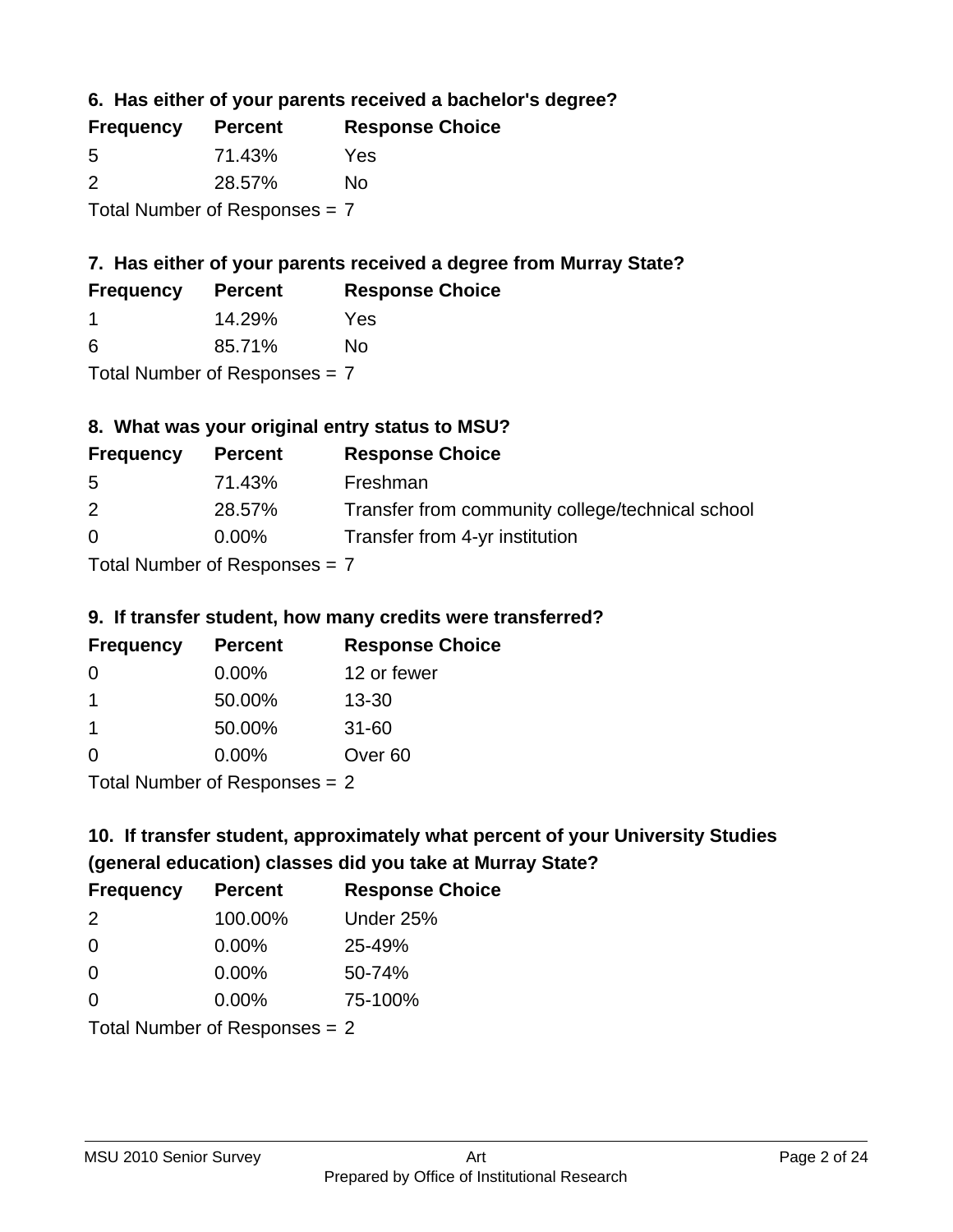### **11. What has been your attendance status at MSU?**

| <b>Frequency</b>              | <b>Percent</b> | <b>Response Choice</b>     |
|-------------------------------|----------------|----------------------------|
| 7                             | 100.00%        | <b>Primarily full-time</b> |
| $\Omega$                      | $0.00\%$       | <b>Primarily part-time</b> |
| Total Number of Responses = 7 |                |                            |

#### **12. In which Residential College are you a member?**

| <b>Frequency</b> | <b>Percent</b> | <b>Response Choice</b>            |
|------------------|----------------|-----------------------------------|
| 1                | 14.29%         | Do not know                       |
| 2                | 28.57%         | <b>Clark College</b>              |
|                  | 14.29%         | <b>Elizabeth College</b>          |
|                  | 14.29%         | <b>Franklin-Springer Colleges</b> |
| 0                | 0.00%          | <b>Hart College</b>               |
| 0                | 0.00%          | <b>Hester College</b>             |
|                  | 14.29%         | <b>Regents College</b>            |
|                  | 14.29%         | <b>Richmond College</b>           |
| ∩                | 0.00%          | <b>White College</b>              |
|                  |                |                                   |

Total Number of Responses = 7

### **13. Have you ever received any type of Financial Aid while at MSU? (Scholarships, grants, work-study, etc.)**

| <b>Frequency</b>                | <b>Percent</b> | <b>Response Choice</b> |
|---------------------------------|----------------|------------------------|
| 7                               | 100.00%        | Yes                    |
| 0                               | $0.00\%$       | Nο                     |
| Total Number of Responses = $7$ |                |                        |

#### **14. What degree are you seeking at this time?**

| <b>Frequency</b> | <b>Percent</b>                  | <b>Response Choice</b> |
|------------------|---------------------------------|------------------------|
| $\overline{0}$   | $0.00\%$                        | Associate              |
| 7                | 100.00%                         | <b>Baccalaureate</b>   |
|                  | Total Number of Responses = $7$ |                        |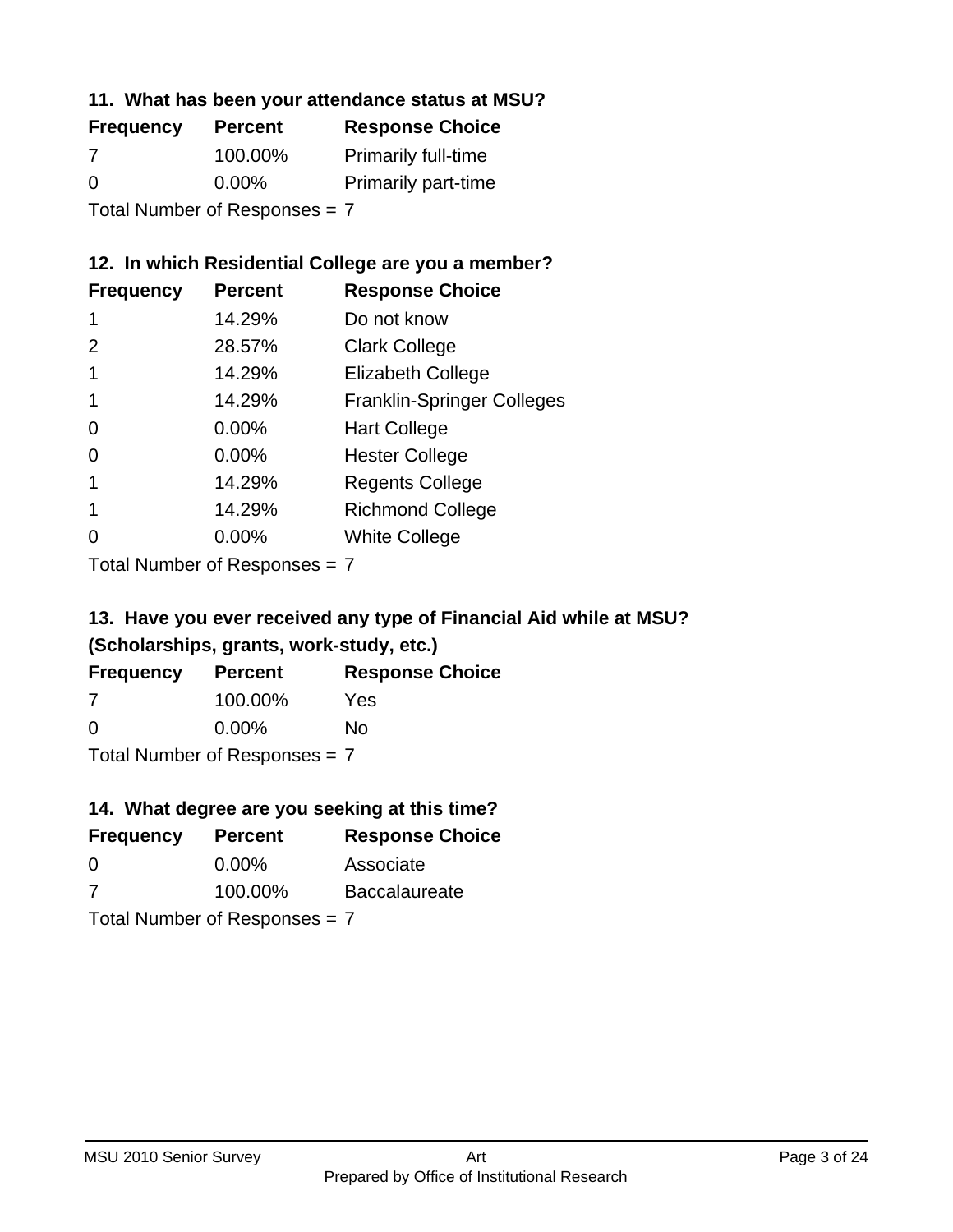**15. How many years will it take you to complete your degree from the point of your initial enrollment in college (including any time at a previous institution)?**

| <b>Frequency</b> | <b>Percent</b> | <b>Response Choice</b> |
|------------------|----------------|------------------------|
| $\overline{0}$   | 0.00%          | Two                    |
| $\overline{0}$   | 0.00%          | <b>Three</b>           |
| 2                | 28.57%         | Four                   |
| $\overline{4}$   | 57.14%         | Five                   |
| $\overline{1}$   | 14.29%         | <b>Six</b>             |
| $\overline{0}$   | 0.00%          | More than six          |
|                  |                |                        |

Total Number of Responses = 7

### **16. In what range does your grade point average fall?**

| <b>Frequency</b> | <b>Percent</b> | <b>Response Choice</b> |
|------------------|----------------|------------------------|
| 0                | $0.00\%$       | $2.00 - 2.50$          |
| $\mathcal{P}$    | 28.57%         | $2.51 - 3.00$          |
| 4                | 57.14%         | $3.01 - 3.50$          |
|                  | 14.29%         | $3.51 - 4.00$          |
|                  |                |                        |

Total Number of Responses = 7

# **They are used to sort the data, and do not appear in this table Questions 17 and 18 relate to department and program information.**

### **19. For what purpose did you enroll at MSU?**

| <b>Frequency</b>            | <b>Percent</b> | <b>Response Choice</b>                    |
|-----------------------------|----------------|-------------------------------------------|
| 0                           | $0.00\%$       | To receive an associate degree            |
| 7                           | 100.00%        | To receive a baccalaureate degree         |
| $\overline{0}$              | $0.00\%$       | To take a few job related courses         |
| $\Omega$                    | $0.00\%$       | To transfer to another college/university |
| Total Number of Despesses 7 |                |                                           |

Total Number of Responses = 7

# **20. What is the highest degree you eventually hope to receive?**

| <b>Frequency</b> | <b>Percent</b>                  | <b>Response Choice</b> |
|------------------|---------------------------------|------------------------|
| 0                | $0.00\%$                        | Associate              |
| $\overline{0}$   | $0.00\%$                        | <b>Baccalaureate</b>   |
| 6                | 85.71%                          | Graduate               |
| $\mathbf 1$      | 14.29%                          | Professional           |
|                  | Total Number of Responses = $7$ |                        |

MSU 2010 Senior Survey **Art**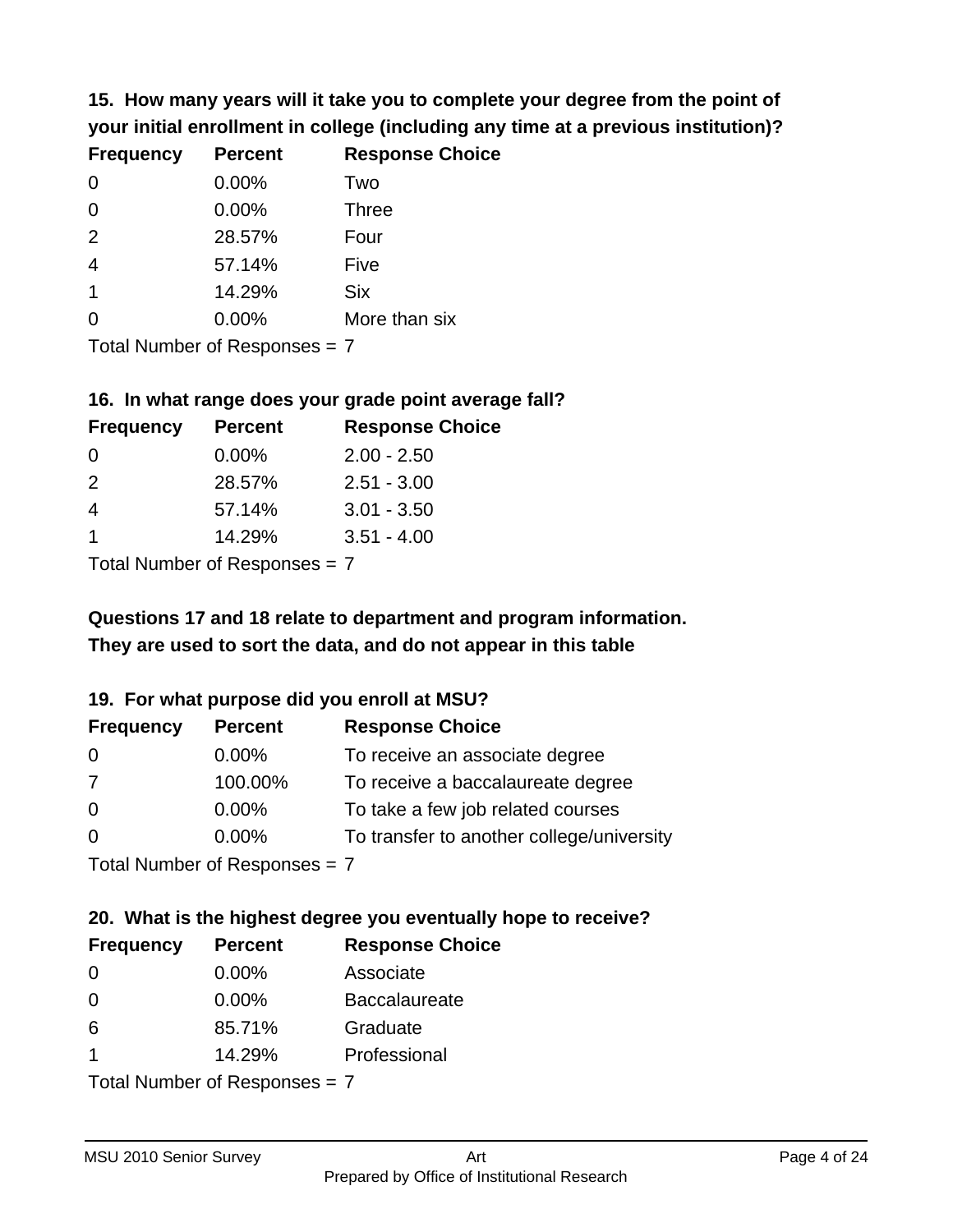#### **21. Which best describes your situation?**

| <b>Frequency</b> | <b>Percent</b> | <b>Response Choice</b>               |
|------------------|----------------|--------------------------------------|
| 3                | 42.86%         | Did not change major/area            |
|                  | 14.29%         | Did not initially declare major/area |
| 3                | 42.86%         | Changed major/area                   |

Total Number of Responses = 7

### **22. While school was in session during the past year, how many hours per week, on average, did you work for pay?**

| <b>Frequency</b> | <b>Percent</b> | <b>Response Choice</b> |
|------------------|----------------|------------------------|
| -1               | 14.29%         | Did not work           |
| 2                | 28.57%         | Worked 1-10 hrs        |
| $\mathbf 1$      | 14.29%         | Worked 11-20 hrs       |
| $\mathbf 1$      | 14.29%         | Worked 21-30 hrs       |
| $\mathbf 1$      | 14.29%         | Worked 31-40 hrs       |
|                  | 14.29%         | Worked over 40 hrs     |
|                  |                |                        |

Total Number of Responses = 7

#### **23. For the most part, were classes offered at times convenient to you?**

| <b>Frequency</b>                | <b>Percent</b> | <b>Response Choice</b> |
|---------------------------------|----------------|------------------------|
| 6                               | 85.71%         | Yes                    |
| -1                              | 14.29%         | Nο                     |
| Total Number of Responses = $7$ |                |                        |

#### **24. If no, what time would you have preferred?**

| <b>Frequency</b>        | <b>Percent</b>                | <b>Response Choice</b> |
|-------------------------|-------------------------------|------------------------|
| $\Omega$                | 0.00%                         | Late afternoon         |
| $\Omega$                | 0.00%                         | Evening                |
| $\Omega$                | $0.00\%$                      | Weekend                |
| $\overline{\mathbf{1}}$ | 100.00%                       | During the day         |
|                         | Total Number of Responses = 1 |                        |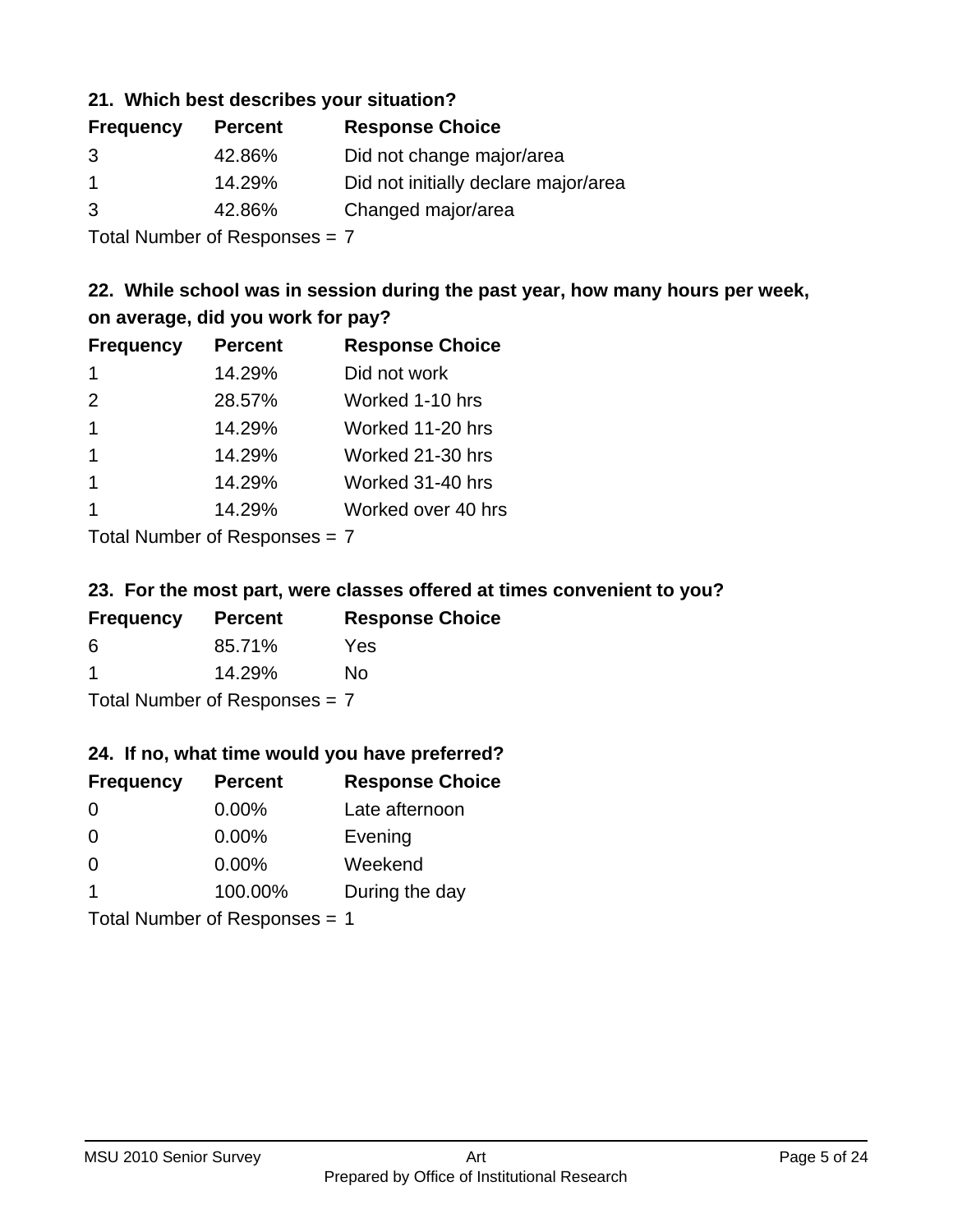### **25. Which best describes the location where you completed the majority of your coursework?**

| <b>Frequency</b> | <b>Percent</b>                  | <b>Response Choice</b> |
|------------------|---------------------------------|------------------------|
| 6                | 85.71%                          | Murray                 |
| 1                | 14.29%                          | Paducah                |
| 0                | 0.00%                           | Ft. Campbell           |
| 0                | 0.00%                           | Madisonville           |
| 0                | 0.00%                           | Hopkinsville           |
| 0                | 0.00%                           | Henderson              |
| 0                | 0.00%                           | On the Internet        |
| 0                | 0.00%                           | Other                  |
|                  | Total Number of Responses $= 7$ |                        |

**26. Did you take any online courses while at Murray State?**

| <b>Frequency</b> | <b>Percent</b>                  | <b>Response Choice</b> |
|------------------|---------------------------------|------------------------|
| 3                | 42.86%                          | Yes                    |
| 4                | 57.14%                          | Nο                     |
|                  | Total Number of Responses $= 7$ |                        |

# **27. Did it take you an extra semester or more to complete degree requirements at Murray State?**

| <b>Frequency</b> | <b>Percent</b>                          | <b>Response Choice</b> |
|------------------|-----------------------------------------|------------------------|
| 6                | 85.71%                                  | Yes                    |
|                  | 14.29%                                  | No                     |
|                  | $T$ at all Message and $D$ are a second |                        |

Total Number of Responses = 7

#### **28. If yes, why did it take you an extra semester or more?**

| <b>Frequency</b> | <b>Percent</b>                  | <b>Response Choice</b>                                       |
|------------------|---------------------------------|--------------------------------------------------------------|
| $\overline{0}$   | 0.00%                           | Work obligation limited my enrollment.                       |
| $\mathbf{1}$     | 16.67%                          | Family obligations limited my enrollment.                    |
| 2                | 33.33%                          | Tuition and other costs of attendance limited my enrollment. |
| 2                | 33.33%                          | A decision to change majors added to my requirements.        |
| $\overline{1}$   | 16.67%                          | A required course or courses were not offered.               |
| $\mathbf 0$      | $0.00\%$                        | Credits were lost transferring to Murray State.              |
| $\overline{0}$   | $0.00\%$                        | Other                                                        |
|                  | Total Number of Reconnege $-$ 6 |                                                              |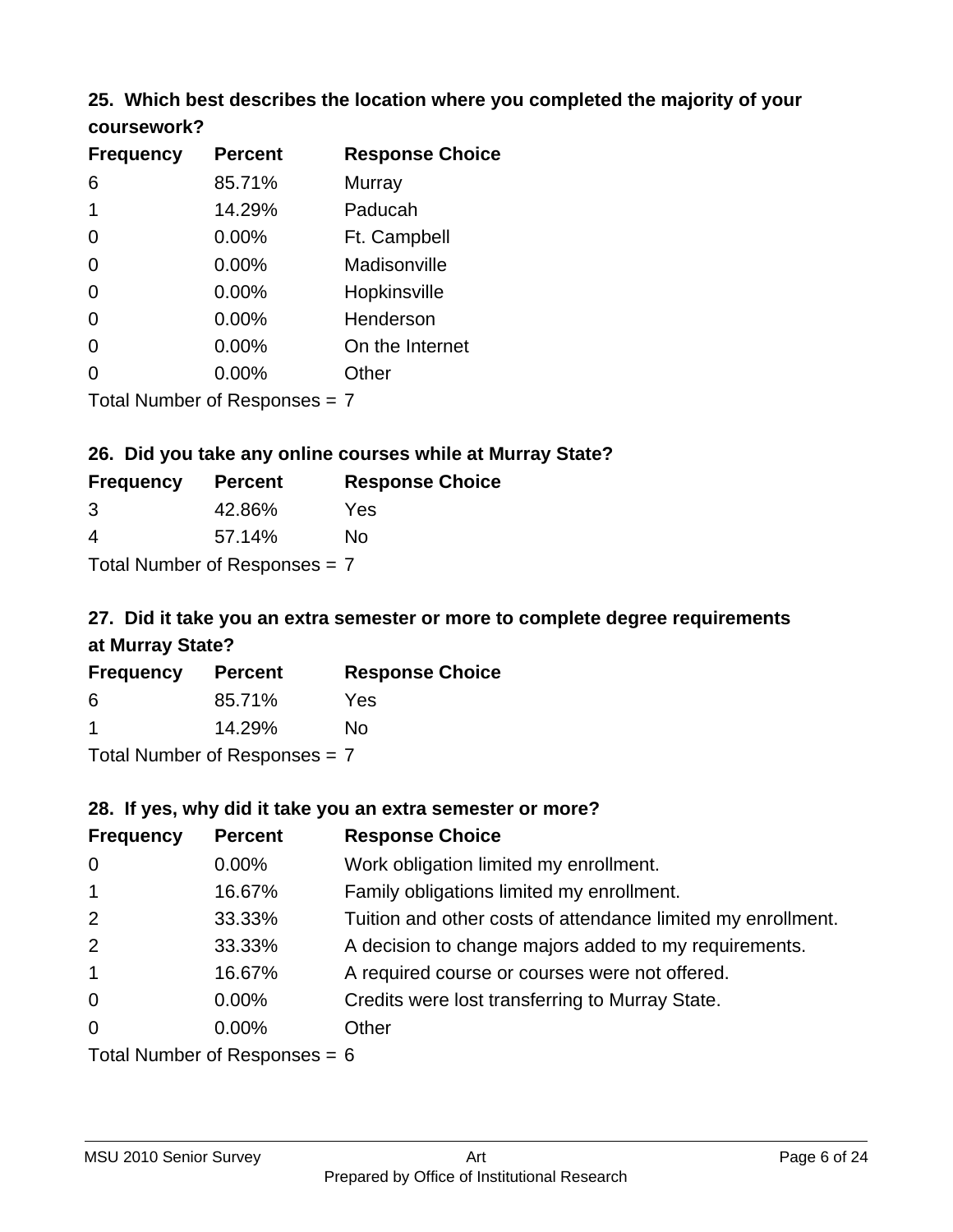### **29. Did you have trouble getting any course(s) you needed while at Murray State?**

| <b>Frequency</b>                | <b>Percent</b> | <b>Response Choice</b> |  |
|---------------------------------|----------------|------------------------|--|
| -5                              | 71.43%         | Yes                    |  |
| $\mathcal{P}$                   | 28.57%         | No.                    |  |
| Total Number of Responses = $7$ |                |                        |  |

### **30. If yes, why did you have trouble getting the course?**

| <b>Frequency</b> | <b>Percent</b> | <b>Response Choice</b>                                |
|------------------|----------------|-------------------------------------------------------|
| $\mathbf{1}$     | 20.00%         | Not offered the semester I needed it.                 |
| $\mathbf{1}$     | 20.00%         | Not offered at hours convenient to my work schedule.  |
| $\mathbf{1}$     | 20.00%         | Not offered at hours suitable for my school schedule. |
| 2                | 40.00%         | All course sections were closed.                      |
| $\overline{0}$   | $0.00\%$       | I was unaware of the prerequisites for the course.    |
|                  |                |                                                       |

Total Number of Responses = 5

### **31. Which statement best describes your experience with off-campus coop/internship?**

| <b>Frequency</b> | <b>Percent</b> | <b>Response Choice</b>             |
|------------------|----------------|------------------------------------|
| 6                | 85.71%         | Cannot judge, I did not have one.  |
| $\overline{1}$   | 14.29%         | My experience was very valuable.   |
| $\Omega$         | $0.00\%$       | My experience was valuable.        |
| $\Omega$         | 0.00%          | My experience was of little value. |
| $\Omega$         | 0.00%          | My experience was of no value.     |
|                  |                |                                    |

Total Number of Responses = 7

# **32. Which statement best describes your experience with on-campus faculty-directed research, scholarly, or creative project?**

| <b>Frequency</b> | <b>Percent</b>            | <b>Response Choice</b>             |
|------------------|---------------------------|------------------------------------|
| 3                | 42.86%                    | Cannot judge; I did not have one.  |
| 2                | 28.57%                    | My experience was very valuable.   |
| 2                | 28.57%                    | My experience was valuable.        |
| $\Omega$         | $0.00\%$                  | My experience was of little value. |
| $\Omega$         | 0.00%                     | My experience was of no value.     |
|                  | Total Number of Deepersee |                                    |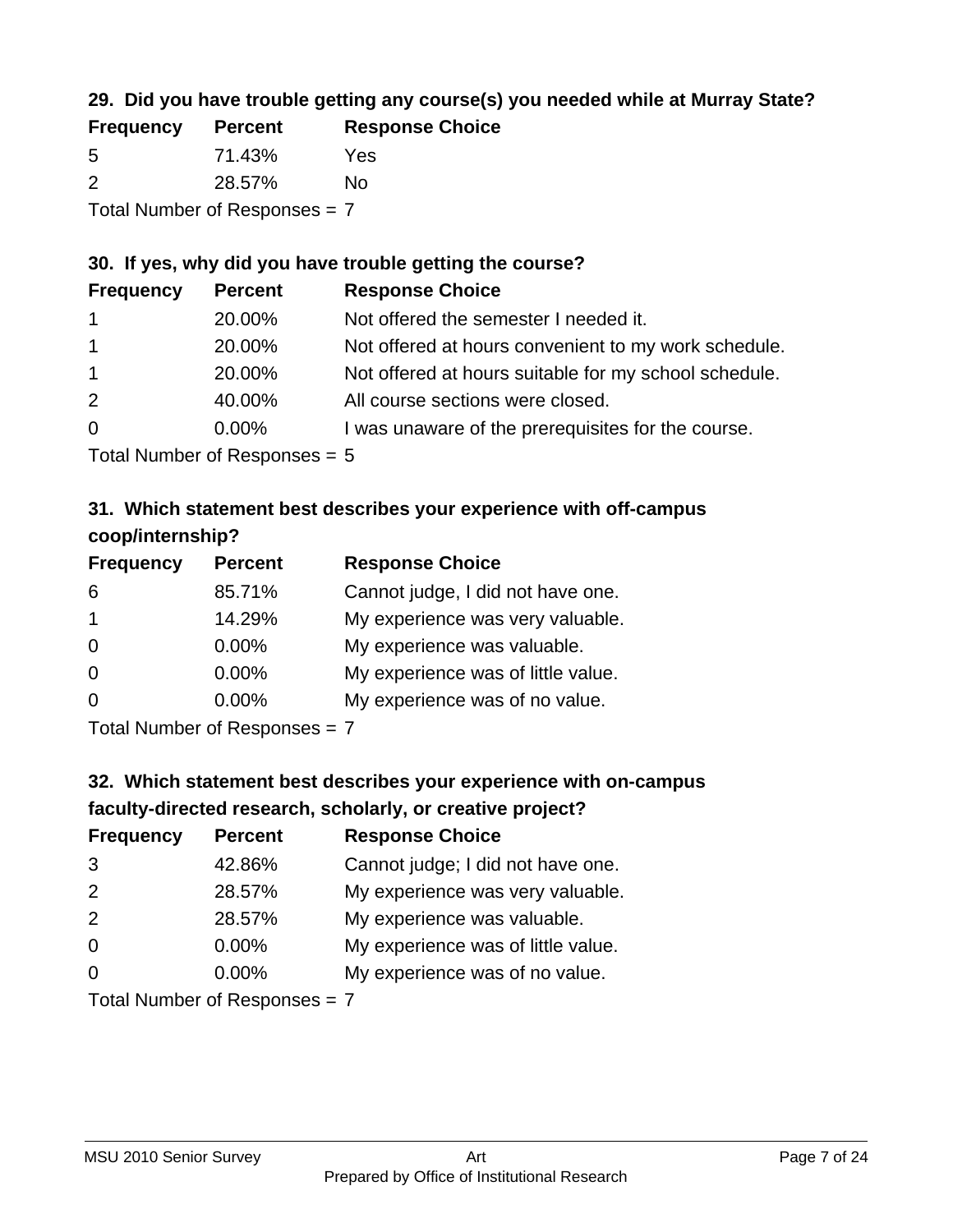#### **33. Which statement best describes your experience with academic advising in your major/area?**

| $\mathbf{u}$ yvu $\mathbf{u}$ yvu $\mathbf{v}$ |                |                                                       |
|------------------------------------------------|----------------|-------------------------------------------------------|
| <b>Frequency</b>                               | <b>Percent</b> | <b>Response Choice</b>                                |
| 0                                              | $0.00\%$       | Cannot judge; I did not make use of the opportunity.  |
| 6                                              | 85.71%         | I was satisfied with information my adviser provided. |
| $\mathbf{1}$                                   | 14.29%         | Advice was inaccurate, incomplete, or misleading.     |
| $\overline{0}$                                 | $0.00\%$       | My adviser was not available.                         |
|                                                |                |                                                       |

Total Number of Responses = 7

### **For questions 34-48, indicate the extent to which you were satisfied.**

| 34. Class size relative to type of course |  |  |  |  |  |  |  |  |
|-------------------------------------------|--|--|--|--|--|--|--|--|
|-------------------------------------------|--|--|--|--|--|--|--|--|

| <b>Frequency</b>              | <b>Percent</b> | <b>Response Choice</b> |  |
|-------------------------------|----------------|------------------------|--|
| -4                            | 57.14%         | Very satisfied         |  |
| 3                             | 42.86%         | Satisfied              |  |
| $\Omega$                      | 0.00%          | <b>Dissatisfied</b>    |  |
| $\Omega$                      | 0.00%          | Very dissatisfied      |  |
| Total Number of Reconnege — 7 |                |                        |  |

I otal Number of Responses =  $7$ 

#### **35. Out-of-class availability of faculty**

| <b>Frequency</b>            | <b>Percent</b> | <b>Response Choice</b> |  |
|-----------------------------|----------------|------------------------|--|
| 2                           | 28.57%         | Very satisfied         |  |
| 5                           | 71.43%         | Satisfied              |  |
| $\Omega$                    | $0.00\%$       | <b>Dissatisfied</b>    |  |
| $\Omega$                    | 0.00%          | Very dissatisfied      |  |
| Total Number of Despesses 7 |                |                        |  |

Total Number of Responses = 7

### **36. Effectiveness of your high school preparation for college work**

| <b>Frequency</b>               | <b>Percent</b> | <b>Response Choice</b> |  |
|--------------------------------|----------------|------------------------|--|
| $\mathcal{P}$                  | 28.57%         | Very satisfied         |  |
| $\mathcal{P}$                  | 28.57%         | Satisfied              |  |
| 3                              | 42.86%         | <b>Dissatisfied</b>    |  |
| $\Omega$                       | 0.00%          | Very dissatisfied      |  |
| Total Number of Responses $-7$ |                |                        |  |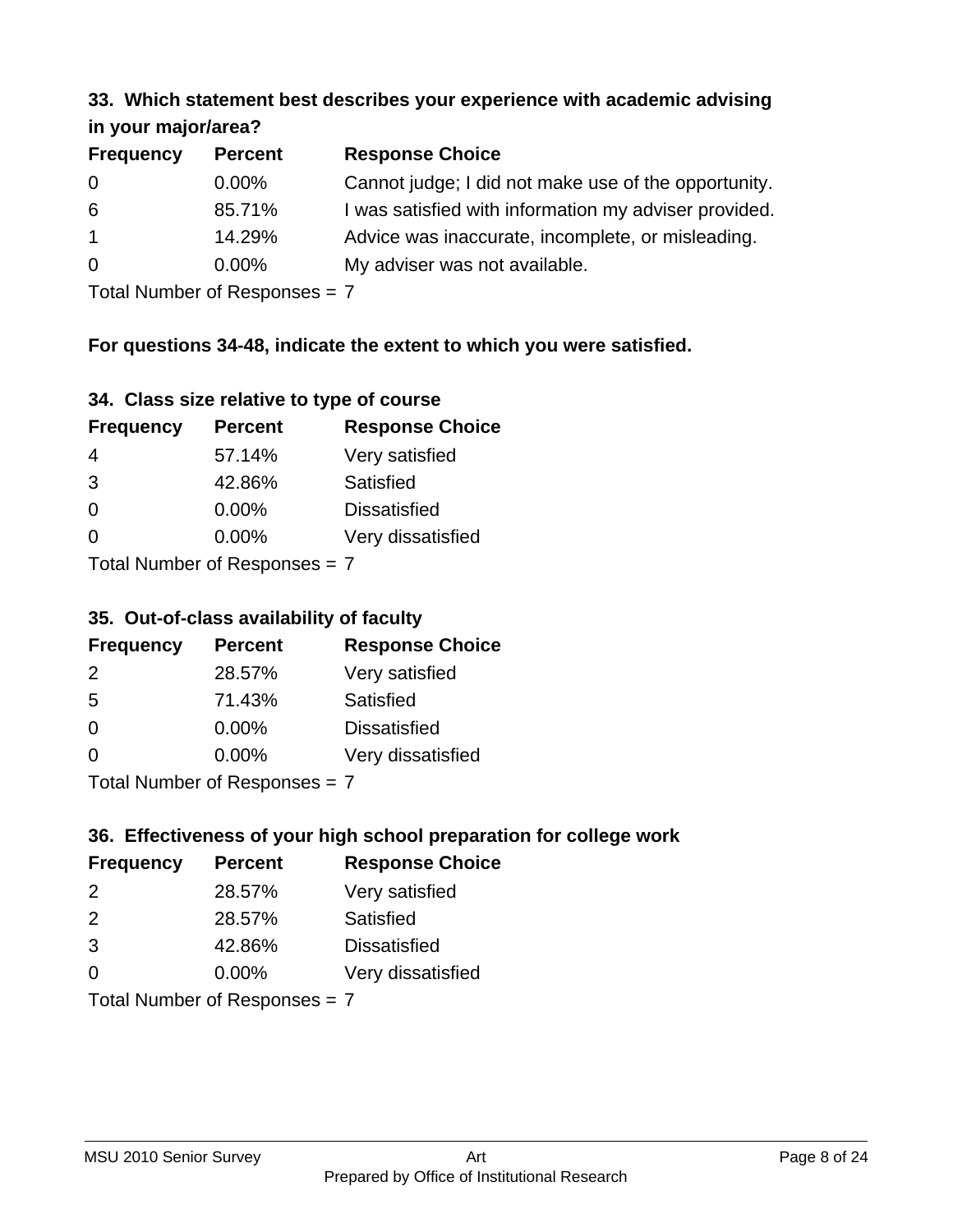### **37. Fairness of faculty in their treatment of individual students**

| <b>Percent</b> | <b>Response Choice</b> |
|----------------|------------------------|
| 42.86%         | Very satisfied         |
| 28.57%         | Satisfied              |
| 28.57%         | <b>Dissatisfied</b>    |
| $0.00\%$       | Very dissatisfied      |
|                |                        |

Total Number of Responses = 7

### **38. Overall quality of instruction at Murray State**

| <b>Frequency</b> | <b>Percent</b> | <b>Response Choice</b> |
|------------------|----------------|------------------------|
| 3                | 42.86%         | Very satisfied         |
| 3                | 42.86%         | Satisfied              |
|                  | 14.29%         | <b>Dissatisfied</b>    |
| $\Omega$         | 0.00%          | Very dissatisfied      |
|                  |                |                        |

Total Number of Responses = 7

### **39. Quality of instruction in University Studies (General Education) courses**

| <b>Frequency</b>     | <b>Percent</b> | <b>Response Choice</b> |
|----------------------|----------------|------------------------|
|                      | 14.29%         | Very satisfied         |
| 5                    | 71.43%         | Satisfied              |
| $\blacktriangleleft$ | 14.29%         | <b>Dissatisfied</b>    |
| $\Omega$             | 0.00%          | Very dissatisfied      |
|                      |                |                        |

Total Number of Responses = 7

#### **40. Quality of instruction in your major**

| <b>Frequency</b> | <b>Percent</b>            | <b>Response Choice</b> |
|------------------|---------------------------|------------------------|
| 6                | 85.71%                    | Very satisfied         |
| -1               | 14.29%                    | Satisfied              |
| $\Omega$         | 0.00%                     | <b>Dissatisfied</b>    |
| $\Omega$         | 0.00%                     | Very dissatisfied      |
|                  | Total Number of Deepensee |                        |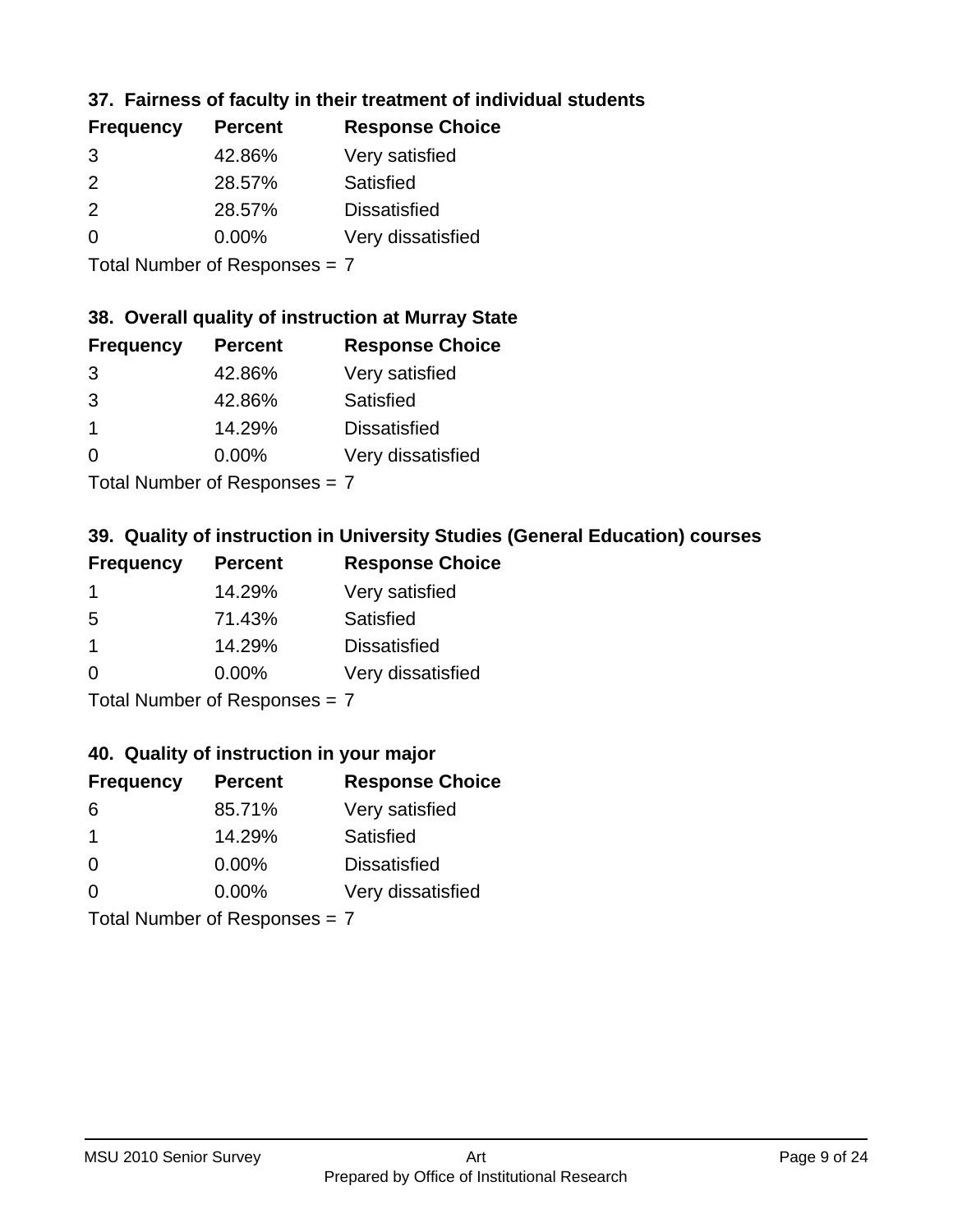### **41. Clarity of program objectives in your major**

| <b>Frequency</b> | <b>Percent</b> | <b>Response Choice</b> |
|------------------|----------------|------------------------|
| 3                | 42.86%         | Very satisfied         |
| 4                | 57.14%         | Satisfied              |
| $\Omega$         | $0.00\%$       | <b>Dissatisfied</b>    |
| ∩                | $0.00\%$       | Very dissatisfied      |
|                  |                |                        |

Total Number of Responses = 7

### **42. Intellectual challenge of the academic program**

| <b>Frequency</b> | <b>Percent</b> | <b>Response Choice</b> |
|------------------|----------------|------------------------|
| 4                | 57.14%         | Very satisfied         |
| 3                | 42.86%         | Satisfied              |
| $\Omega$         | $0.00\%$       | <b>Dissatisfied</b>    |
| ∩                | $0.00\%$       | Very dissatisfied      |
|                  |                |                        |

Total Number of Responses = 7

### **43. Encouragement and information from your major department for employment after graduation**

| <b>Frequency</b> | <b>Percent</b> | <b>Response Choice</b> |
|------------------|----------------|------------------------|
| 2                | 28.57%         | Very satisfied         |
| 3                | 42.86%         | Satisfied              |
| 0                | $0.00\%$       | <b>Dissatisfied</b>    |
| 2                | 28.57%         | Very dissatisfied      |
|                  |                |                        |

Total Number of Responses = 7

# **44. Availability of opportunities to engage in a faculty-mentored research,**

### **scholarly, or creative project in your area of study/interest**

| <b>Frequency</b> | <b>Percent</b> | <b>Response Choice</b> |
|------------------|----------------|------------------------|
|                  | 14.29%         | Very satisfied         |
| 5                | 71.43%         | Satisfied              |
| $\mathbf 1$      | 14.29%         | <b>Dissatisfied</b>    |
| $\Omega$         | 0.00%          | Very dissatisfied      |
|                  |                |                        |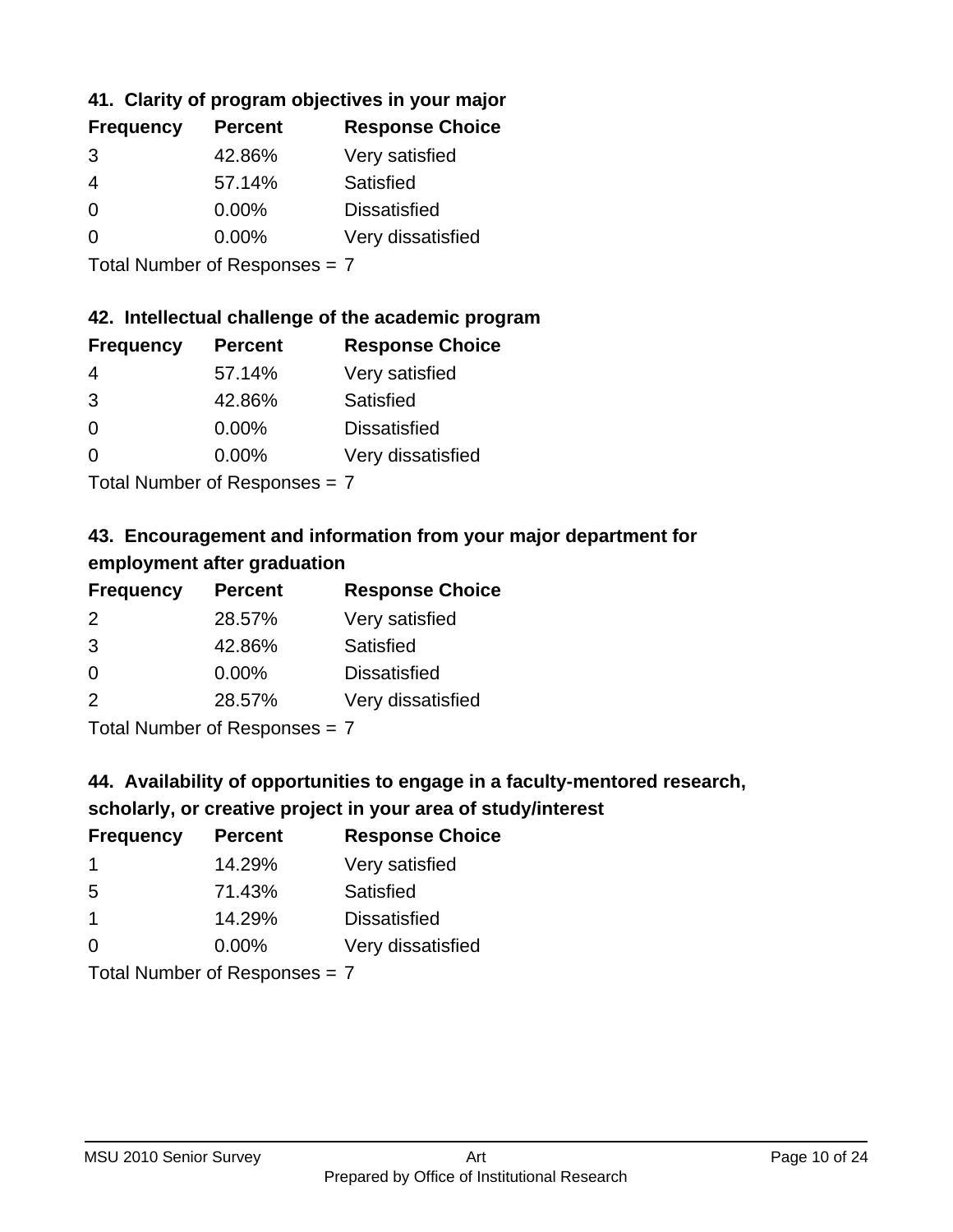#### **45. Library hours**

| <b>Frequency</b> | <b>Percent</b> | <b>Response Choice</b> |
|------------------|----------------|------------------------|
| 2                | 28.57%         | Very satisfied         |
| 3                | 42.86%         | Satisfied              |
| $\mathcal{P}$    | 28.57%         | <b>Dissatisfied</b>    |
| $\Omega$         | $0.00\%$       | Very dissatisfied      |
|                  |                |                        |

Total Number of Responses = 7

### **46. Effectiveness of library personnel in meeting your information needs**

| <b>Frequency</b> | <b>Percent</b> | <b>Response Choice</b> |
|------------------|----------------|------------------------|
| $\mathcal{P}$    | 28.57%         | Very satisfied         |
| 3                | 42.86%         | Satisfied              |
| $\mathcal{P}$    | 28.57%         | <b>Dissatisfied</b>    |
| $\Omega$         | 0.00%          | Very dissatisfied      |
|                  |                |                        |

Total Number of Responses = 7

### **47. Access to library resources on hand**

| <b>Frequency</b> | <b>Percent</b> | <b>Response Choice</b> |
|------------------|----------------|------------------------|
| -1               | 14.29%         | Very satisfied         |
| 4                | 57.14%         | Satisfied              |
| $\mathbf 1$      | 14.29%         | <b>Dissatisfied</b>    |
|                  | 14.29%         | Very dissatisfied      |
|                  |                |                        |

Total Number of Responses = 7

#### **48. Electronic access to library resources**

| <b>Frequency</b> | <b>Percent</b>                | <b>Response Choice</b> |
|------------------|-------------------------------|------------------------|
| 2                | 28.57%                        | Very satisfied         |
| 3                | 42.86%                        | Satisfied              |
| $\overline{1}$   | 14.29%                        | <b>Dissatisfied</b>    |
|                  | 14.29%                        | Very dissatisfied      |
|                  | Total Number of Responses = 7 |                        |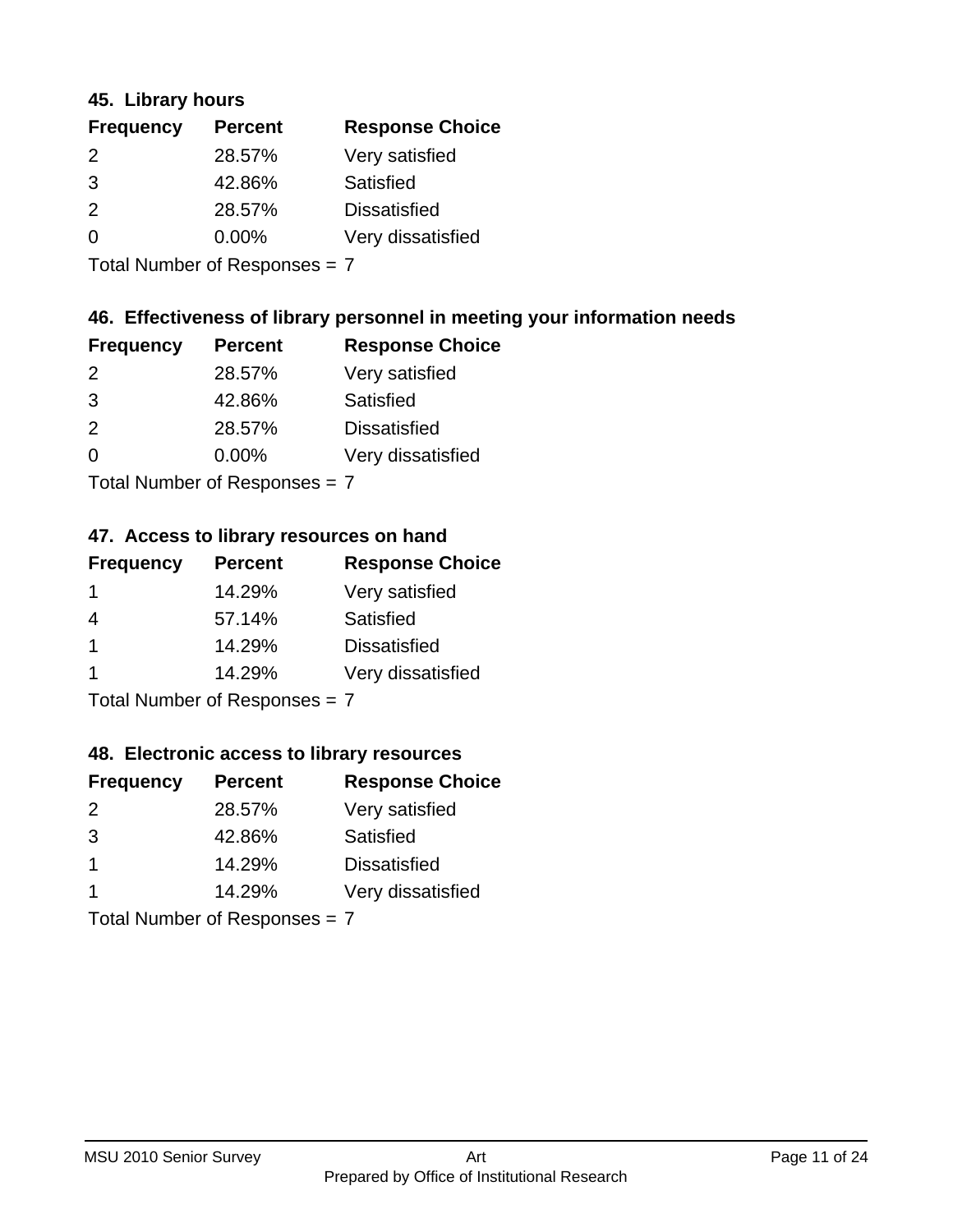**was in helping you achieve these goals. For questions 49-55, please indicate how effective University Studies at MSU** 

### **49. Writing Skills**

| <b>Frequency</b>              | <b>Percent</b> | <b>Response Choice</b> |
|-------------------------------|----------------|------------------------|
| $\mathbf 1$                   | 14.29%         | Very effective         |
| 6                             | 85.71%         | Effective              |
| $\Omega$                      | $0.00\%$       | Ineffective            |
| $\Omega$                      | $0.00\%$       | Very ineffective       |
| Total Number of Responses = 7 |                |                        |

### **50. Speaking Skills**

| <b>Frequency</b>              | <b>Percent</b> | <b>Response Choice</b> |
|-------------------------------|----------------|------------------------|
| $\Omega$                      | $0.00\%$       | Very effective         |
| 7                             | 100.00%        | Effective              |
| $\Omega$                      | 0.00%          | Ineffective            |
| $\Omega$                      | 0.00%          | Very ineffective       |
| Total Number of Poenonces - 7 |                |                        |

Total Number of Responses  $=$   $\prime$ 

#### **51. Critical Thinking Skills**

| <b>Frequency</b>            | <b>Percent</b> | <b>Response Choice</b> |
|-----------------------------|----------------|------------------------|
| 2                           | 28.57%         | Very effective         |
| 5                           | 71.43%         | Effective              |
| $\Omega$                    | 0.00%          | Ineffective            |
| $\Omega$                    | 0.00%          | Very ineffective       |
| Total Number of Despesses 7 |                |                        |

Total Number of Responses = 7

### **52. Computer Technology**

| <b>Frequency</b>        | <b>Percent</b>                | <b>Response Choice</b> |
|-------------------------|-------------------------------|------------------------|
| -1                      | 14.29%                        | Very effective         |
| 3                       | 42.86%                        | Effective              |
| 2                       | 28.57%                        | Ineffective            |
| $\overline{\mathbf{1}}$ | 14.29%                        | Very ineffective       |
|                         | Total Number of Responses = 7 |                        |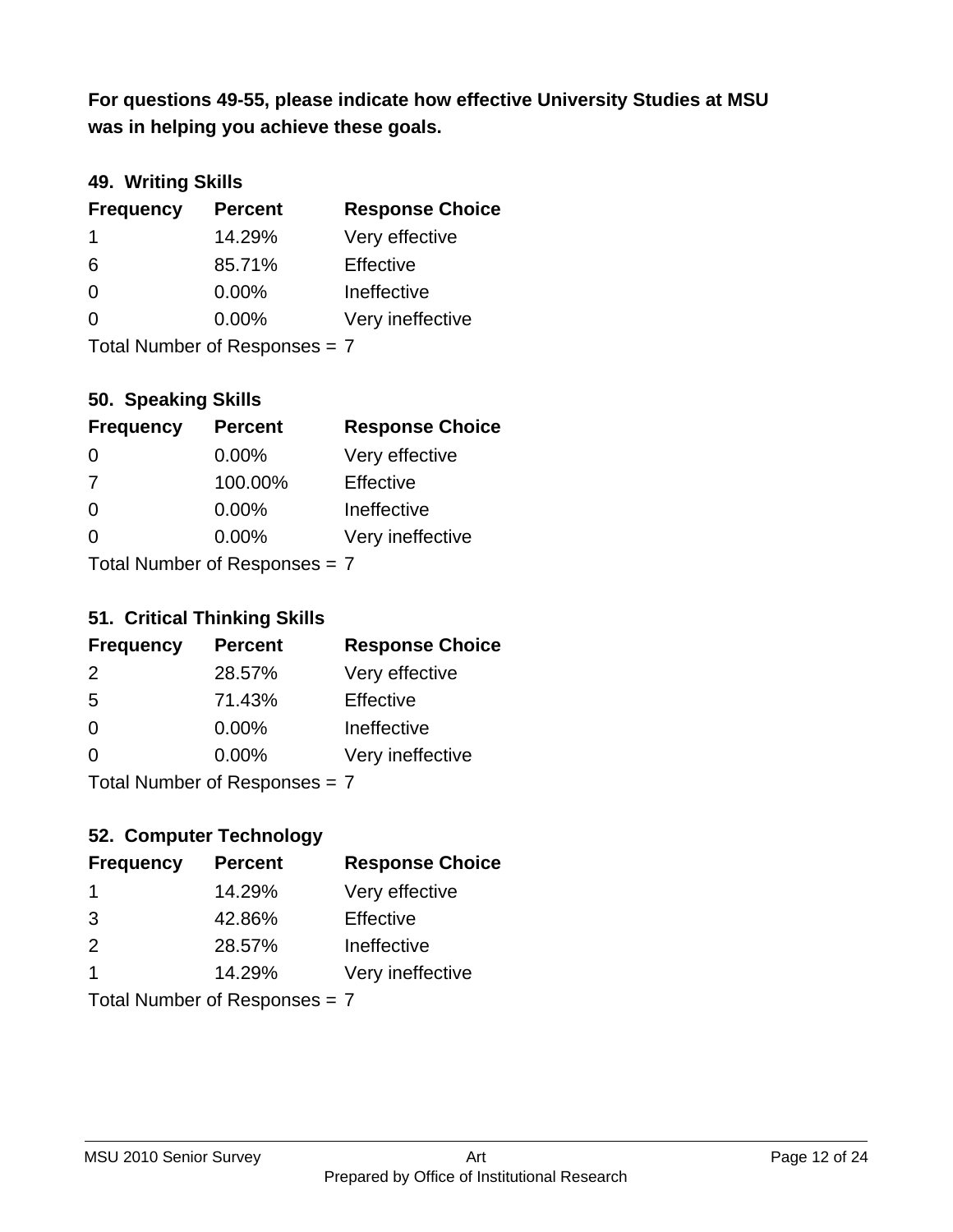### **53. General Knowledge in the liberal arts and sciences**

| <b>Frequency</b> | <b>Percent</b> | <b>Response Choice</b> |
|------------------|----------------|------------------------|
|                  | 14.29%         | Very effective         |
| .5               | 71.43%         | Effective              |
|                  | 14.29%         | Ineffective            |
| ∩                | $0.00\%$       | Very ineffective       |
|                  |                |                        |

Total Number of Responses = 7

### **54. International Perspectives**

| <b>Frequency</b> | <b>Percent</b> | <b>Response Choice</b> |
|------------------|----------------|------------------------|
| $\mathcal{P}$    | 28.57%         | Very effective         |
| 4                | 57.14%         | Effective              |
| 1                | 14.29%         | Ineffective            |
| $\Omega$         | 0.00%          | Very ineffective       |
|                  |                |                        |

Total Number of Responses = 7

### **55. Stimulation of interest in areas outside your chosen field of study**

| <b>Frequency</b> | <b>Percent</b>              | <b>Response Choice</b> |
|------------------|-----------------------------|------------------------|
|                  | 14.29%                      | Very effective         |
| 4                | 57.14%                      | Effective              |
| 2                | 28.57%                      | Ineffective            |
| $\Omega$         | 0.00%                       | Very ineffective       |
|                  | Tatal Manualan af Dannannan |                        |

Total Number of Responses = 7

### **For questions 56-83, please indicate how satisfactorily the following met your needs**

#### **56. African-American Student Services**

| <b>Frequency</b> | <b>Percent</b>                | <b>Response Choice</b> |
|------------------|-------------------------------|------------------------|
| 7                | 100.00%                       | Did not use            |
| $\Omega$         | 0.00%                         | Very satisfied         |
| $\Omega$         | 0.00%                         | Satisfied              |
| $\Omega$         | 0.00%                         | <b>Dissatisfied</b>    |
| $\Omega$         | 0.00%                         | Very dissatisfied      |
|                  | Total Number of Responses = 7 |                        |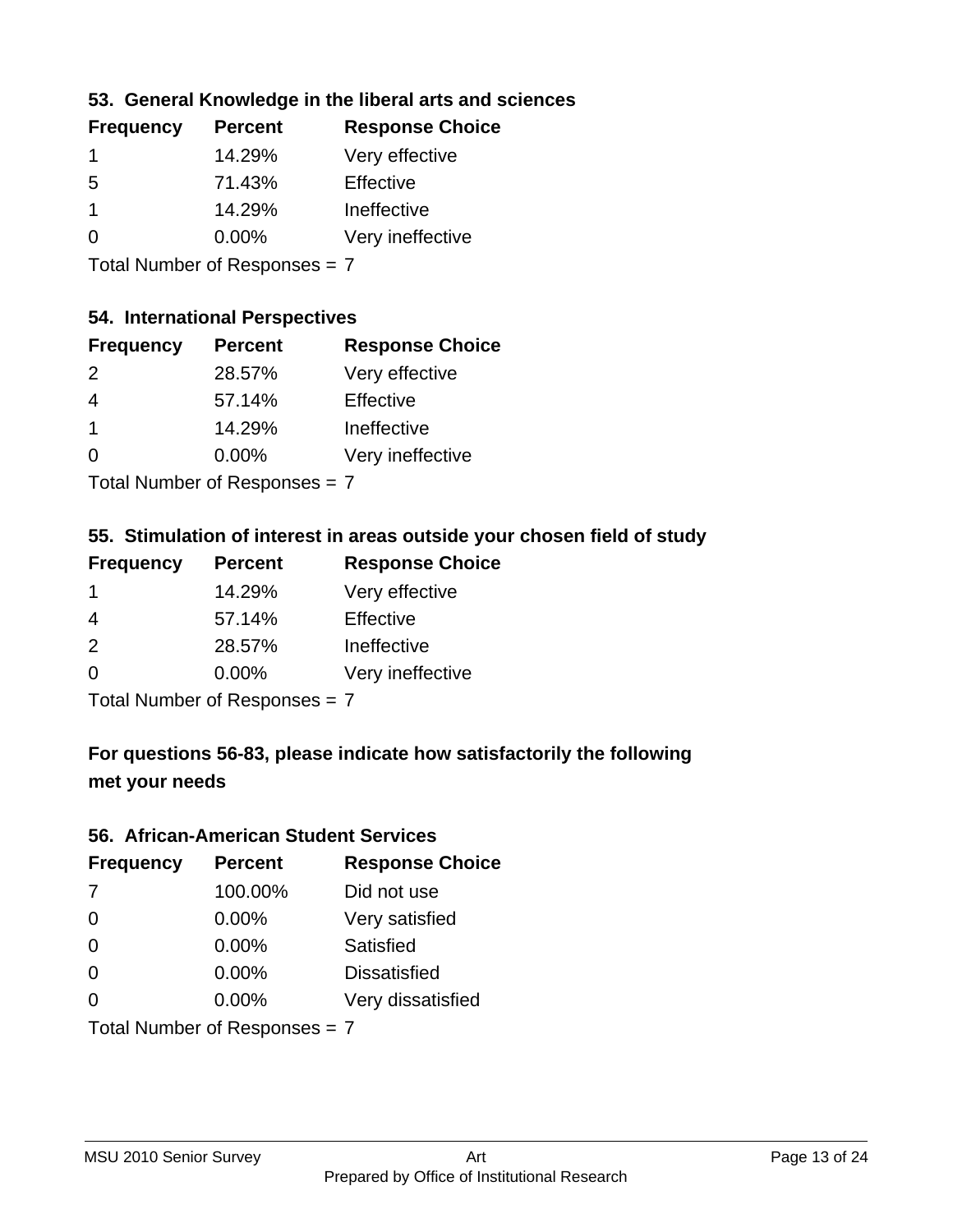#### **57. Career Services Office**

| <b>Frequency</b> | <b>Percent</b> | <b>Response Choice</b> |
|------------------|----------------|------------------------|
| $\mathcal{P}$    | 28.57%         | Did not use            |
|                  | 14.29%         | Very satisfied         |
| 2                | 28.57%         | Satisfied              |
| $\mathcal{P}$    | 28.57%         | <b>Dissatisfied</b>    |
|                  | $0.00\%$       | Very dissatisfied      |
|                  |                |                        |

Total Number of Responses = 7

### **58. Counseling and Testing Center**

| <b>Frequency</b>                | <b>Percent</b> | <b>Response Choice</b> |
|---------------------------------|----------------|------------------------|
| -7                              | 100.00%        | Did not use            |
| $\Omega$                        | 0.00%          | Very satisfied         |
| $\Omega$                        | $0.00\%$       | Satisfied              |
| $\Omega$                        | 0.00%          | <b>Dissatisfied</b>    |
| 0                               | 0.00%          | Very dissatisfied      |
| $Total Number of Doepopoog = 7$ |                |                        |

Total Number of Responses = 7

#### **59. Cultural programming and activities**

| <b>Frequency</b>                | <b>Percent</b> | <b>Response Choice</b> |
|---------------------------------|----------------|------------------------|
| 7                               | 100.00%        | Did not use            |
| $\Omega$                        | $0.00\%$       | Very satisfied         |
| $\Omega$                        | 0.00%          | Satisfied              |
| $\Omega$                        | $0.00\%$       | <b>Dissatisfied</b>    |
| $\Omega$                        | $0.00\%$       | Very dissatisfied      |
| Total Number of Responses $= 7$ |                |                        |

#### **60. E-study courses**

| <b>Frequency</b> | <b>Percent</b>                | <b>Response Choice</b> |
|------------------|-------------------------------|------------------------|
| 4                | 57.14%                        | Did not use            |
| $\mathbf 1$      | 14.29%                        | Very satisfied         |
| $\mathbf 1$      | 14.29%                        | <b>Satisfied</b>       |
| $\overline{1}$   | 14.29%                        | <b>Dissatisfied</b>    |
| $\Omega$         | 0.00%                         | Very dissatisfied      |
|                  | Total Number of Responses = 7 |                        |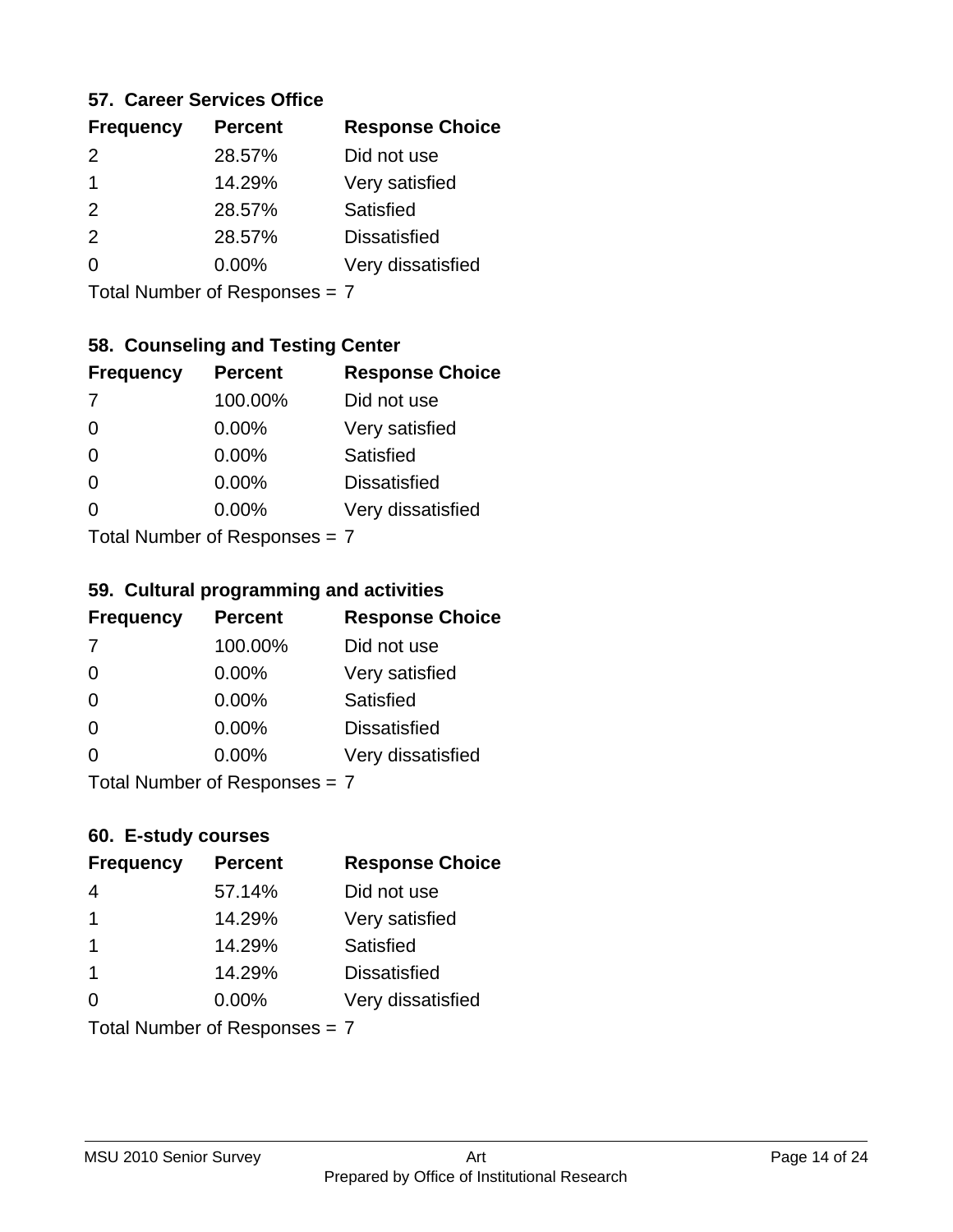#### **61. Food Services**

| <b>Frequency</b> | <b>Percent</b> | <b>Response Choice</b> |
|------------------|----------------|------------------------|
| $\mathcal{P}$    | 28.57%         | Did not use            |
|                  | 14.29%         | Very satisfied         |
| 3                | 42.86%         | Satisfied              |
|                  | 14.29%         | <b>Dissatisfied</b>    |
| O                | $0.00\%$       | Very dissatisfied      |
|                  |                |                        |

Total Number of Responses = 7

### **62. Greek life and activities**

| <b>Frequency</b>              | <b>Percent</b> | <b>Response Choice</b> |
|-------------------------------|----------------|------------------------|
| 5                             | 71.43%         | Did not use            |
| 0                             | 0.00%          | Very satisfied         |
| 2                             | 28.57%         | Satisfied              |
| $\Omega$                      | 0.00%          | <b>Dissatisfied</b>    |
|                               | 0.00%          | Very dissatisfied      |
| Total Number of Responses = 7 |                |                        |

**63. Health Services**

| <b>Frequency</b>            | <b>Percent</b> | <b>Response Choice</b> |
|-----------------------------|----------------|------------------------|
| 3                           | 42.86%         | Did not use            |
| $\Omega$                    | 0.00%          | Very satisfied         |
| $\overline{4}$              | 57.14%         | <b>Satisfied</b>       |
| $\Omega$                    | $0.00\%$       | <b>Dissatisfied</b>    |
| $\Omega$                    | 0.00%          | Very dissatisfied      |
| Total Number of Despanses 7 |                |                        |

Total Number of Responses = 7

### **64. Honor Societies/Departmental Clubs/Special Interest Organizations**

| <b>Frequency</b>              | <b>Percent</b> | <b>Response Choice</b> |
|-------------------------------|----------------|------------------------|
| $\mathcal{P}$                 | 28.57%         | Did not use            |
| 3                             | 42.86%         | Very satisfied         |
| 2                             | 28.57%         | Satisfied              |
| $\Omega$                      | 0.00%          | <b>Dissatisfied</b>    |
| 0                             | 0.00%          | Very dissatisfied      |
| Total Number of Responses = 7 |                |                        |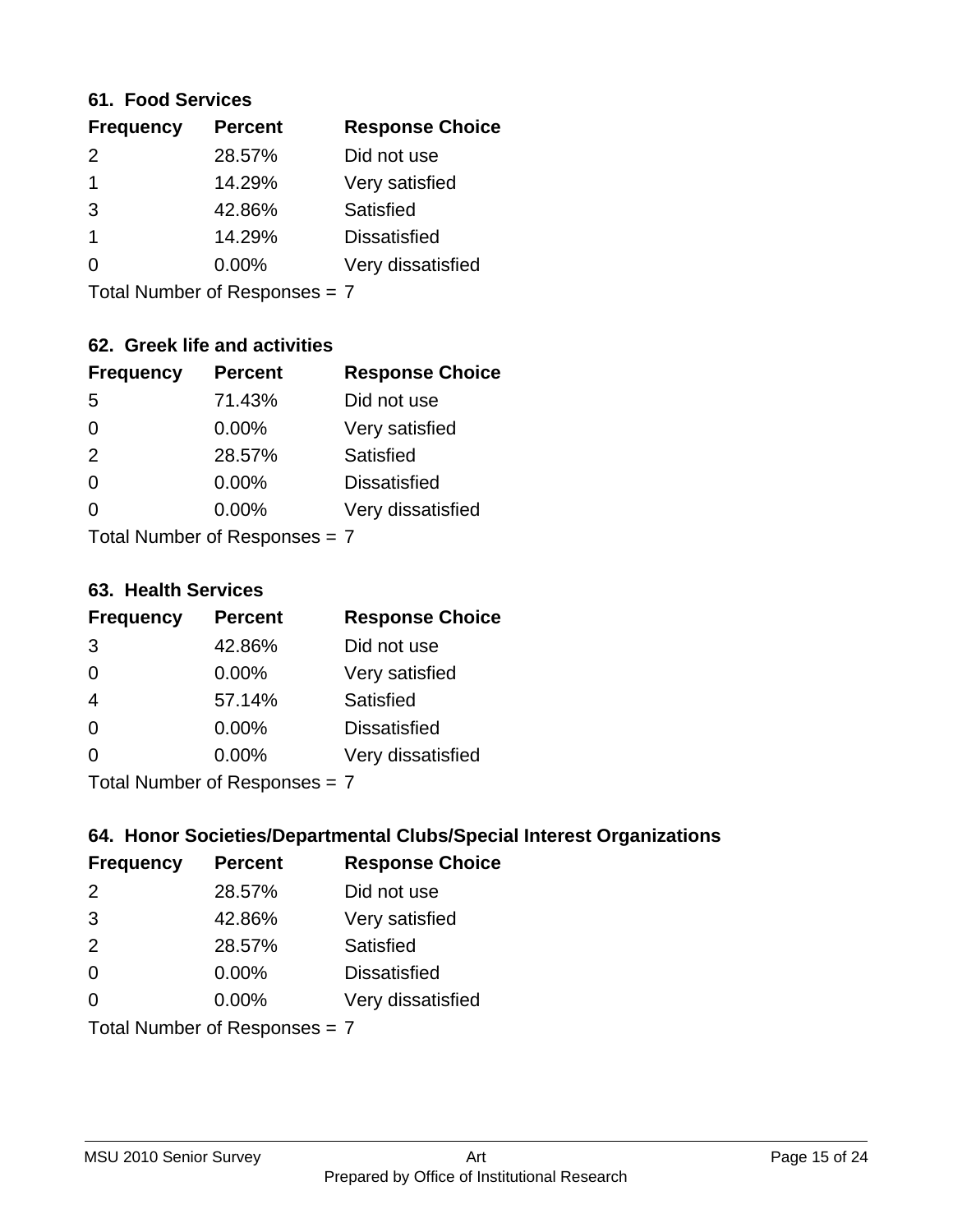# **65. International Programs and activities**

| <b>Frequency</b> | <b>Percent</b> | <b>Response Choice</b> |
|------------------|----------------|------------------------|
| .5               | 71.43%         | Did not use            |
|                  | 14.29%         | Very satisfied         |
|                  | 14.29%         | Satisfied              |
| 0                | $0.00\%$       | <b>Dissatisfied</b>    |
|                  | $0.00\%$       | Very dissatisfied      |
|                  |                |                        |

Total Number of Responses = 7

### **66. International student support services**

| <b>Frequency</b>                 | <b>Percent</b> | <b>Response Choice</b> |
|----------------------------------|----------------|------------------------|
| -7                               | 100.00%        | Did not use            |
| $\Omega$                         | 0.00%          | Very satisfied         |
| $\Omega$                         | $0.00\%$       | Satisfied              |
| $\Omega$                         | 0.00%          | <b>Dissatisfied</b>    |
| ∩                                | 0.00%          | Very dissatisfied      |
| $Total Number of DoEROR 202 = 7$ |                |                        |

Total Number of Responses = 7

#### **67. Intramural Sports and Recreation**

| <b>Frequency</b>              | <b>Percent</b> | <b>Response Choice</b> |
|-------------------------------|----------------|------------------------|
| -5                            | 71.43%         | Did not use            |
| $\mathbf 1$                   | 14.29%         | Very satisfied         |
| $\overline{1}$                | 14.29%         | <b>Satisfied</b>       |
| $\Omega$                      | 0.00%          | <b>Dissatisfied</b>    |
| $\Omega$                      | $0.00\%$       | Very dissatisfied      |
| $Total Number of Denonce = 7$ |                |                        |

Total Number of Responses = 7

### **68. Lowry Center/Community College**

| <b>Frequency</b>              | <b>Percent</b> | <b>Response Choice</b> |
|-------------------------------|----------------|------------------------|
| 6                             | 85.71%         | Did not use            |
| $\Omega$                      | 0.00%          | Very satisfied         |
| $\overline{\mathbf{1}}$       | 14.29%         | Satisfied              |
| $\Omega$                      | 0.00%          | <b>Dissatisfied</b>    |
| $\Omega$                      | $0.00\%$       | Very dissatisfied      |
| Total Number of Responses = 7 |                |                        |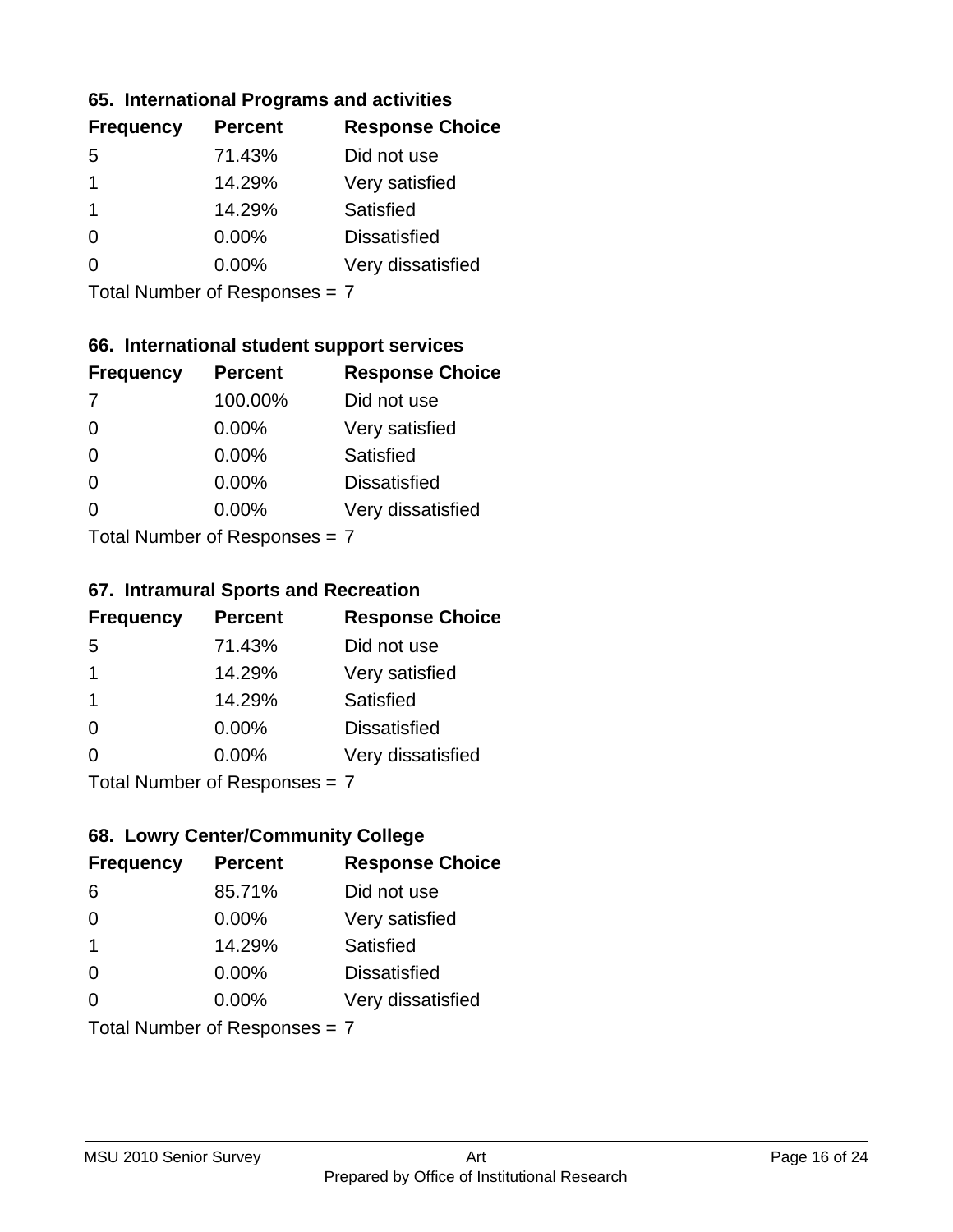### **69. Library**

| <b>Frequency</b> | <b>Percent</b> | <b>Response Choice</b> |
|------------------|----------------|------------------------|
| 1                | 14.29%         | Did not use            |
| 2                | 28.57%         | Very satisfied         |
| 4                | 57.14%         | Satisfied              |
| 0                | 0.00%          | <b>Dissatisfied</b>    |
| $\Omega$         | 0.00%          | Very dissatisfied      |
|                  |                |                        |

Total Number of Responses = 7

### **70. MAP Report**

| <b>Frequency</b>              | <b>Percent</b> | <b>Response Choice</b> |
|-------------------------------|----------------|------------------------|
|                               | 0.00%          | Did not use            |
| 2                             | 28.57%         | Very satisfied         |
| $\overline{4}$                | 57.14%         | Satisfied              |
| 1                             | 14.29%         | <b>Dissatisfied</b>    |
|                               | $0.00\%$       | Very dissatisfied      |
| Total Number of Responses = 7 |                |                        |

#### **71. MSU Web site**

| <b>Frequency</b>                | <b>Percent</b> | <b>Response Choice</b> |
|---------------------------------|----------------|------------------------|
| $\Omega$                        | 0.00%          | Did not use            |
| 5                               | 71.43%         | Very satisfied         |
| 2                               | 28.57%         | Satisfied              |
| $\Omega$                        | 0.00%          | <b>Dissatisfied</b>    |
| ∩                               | 0.00%          | Very dissatisfied      |
| Total Number of Responses = $7$ |                |                        |

### **72. NCAA Sports**

| <b>Frequency</b>              | <b>Percent</b> | <b>Response Choice</b> |
|-------------------------------|----------------|------------------------|
| 6                             | 85.71%         | Did not use            |
| $\Omega$                      | 0.00%          | Very satisfied         |
| -1                            | 14.29%         | Satisfied              |
| $\Omega$                      | 0.00%          | <b>Dissatisfied</b>    |
| ∩                             | $0.00\%$       | Very dissatisfied      |
| Total Number of Responses = 7 |                |                        |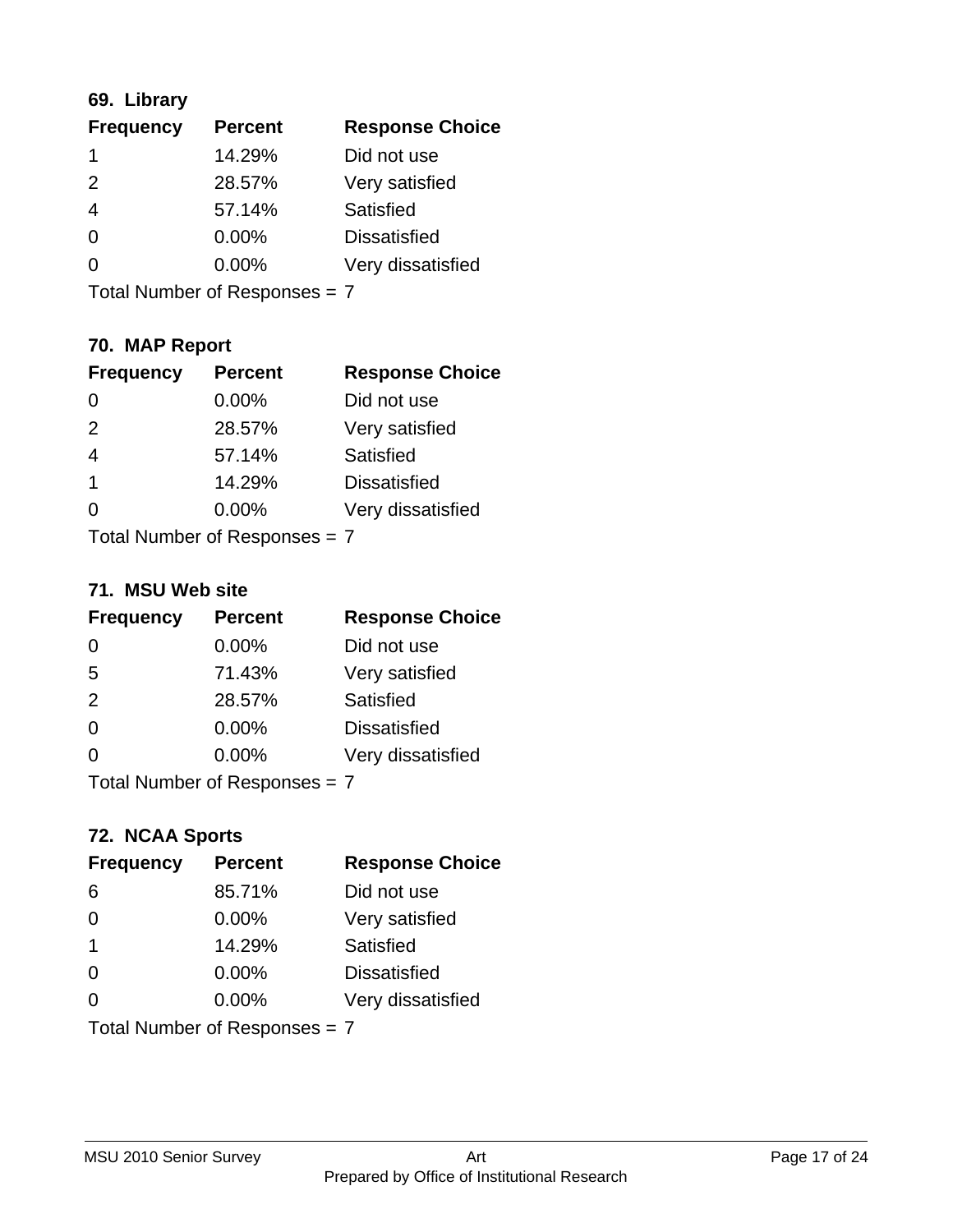### **73. Online courses that are not e-study**

| <b>Frequency</b> | <b>Percent</b> | <b>Response Choice</b> |
|------------------|----------------|------------------------|
| 5                | 71.43%         | Did not use            |
| 1                | 14.29%         | Very satisfied         |
| 1                | 14.29%         | Satisfied              |
|                  | $0.00\%$       | <b>Dissatisfied</b>    |
|                  | $0.00\%$       | Very dissatisfied      |
|                  |                |                        |

Total Number of Responses = 7

### **74. Racer Touch Registration**

| <b>Frequency</b>            | <b>Percent</b> | <b>Response Choice</b> |
|-----------------------------|----------------|------------------------|
| 0                           | 0.00%          | Did not use            |
| 1                           | 14.29%         | Very satisfied         |
| 3                           | 42.86%         | Satisfied              |
| 3                           | 42.86%         | <b>Dissatisfied</b>    |
| ∩                           | 0.00%          | Very dissatisfied      |
| Total Number of Despanses 7 |                |                        |

Total Number of Responses = 7

### **75. Residential College programming and activities**

| <b>Frequency</b>          | <b>Percent</b> | <b>Response Choice</b> |
|---------------------------|----------------|------------------------|
| 3                         | 42.86%         | Did not use            |
| $\overline{\mathbf{1}}$   | 14.29%         | Very satisfied         |
| 3                         | 42.86%         | Satisfied              |
| $\Omega$                  | 0.00%          | <b>Dissatisfied</b>    |
| $\Omega$                  | 0.00%          | Very dissatisfied      |
| Total Number of Desponses |                |                        |

Total Number of Responses = 7

#### **76. Scholarships/grants/student employment**

| <b>Frequency</b> | <b>Percent</b>                | <b>Response Choice</b> |
|------------------|-------------------------------|------------------------|
| -1               | 14.29%                        | Did not use            |
| 3                | 42.86%                        | Very satisfied         |
| 3                | 42.86%                        | Satisfied              |
| $\Omega$         | 0.00%                         | <b>Dissatisfied</b>    |
| $\Omega$         | 0.00%                         | Very dissatisfied      |
|                  | Total Number of Responses = 7 |                        |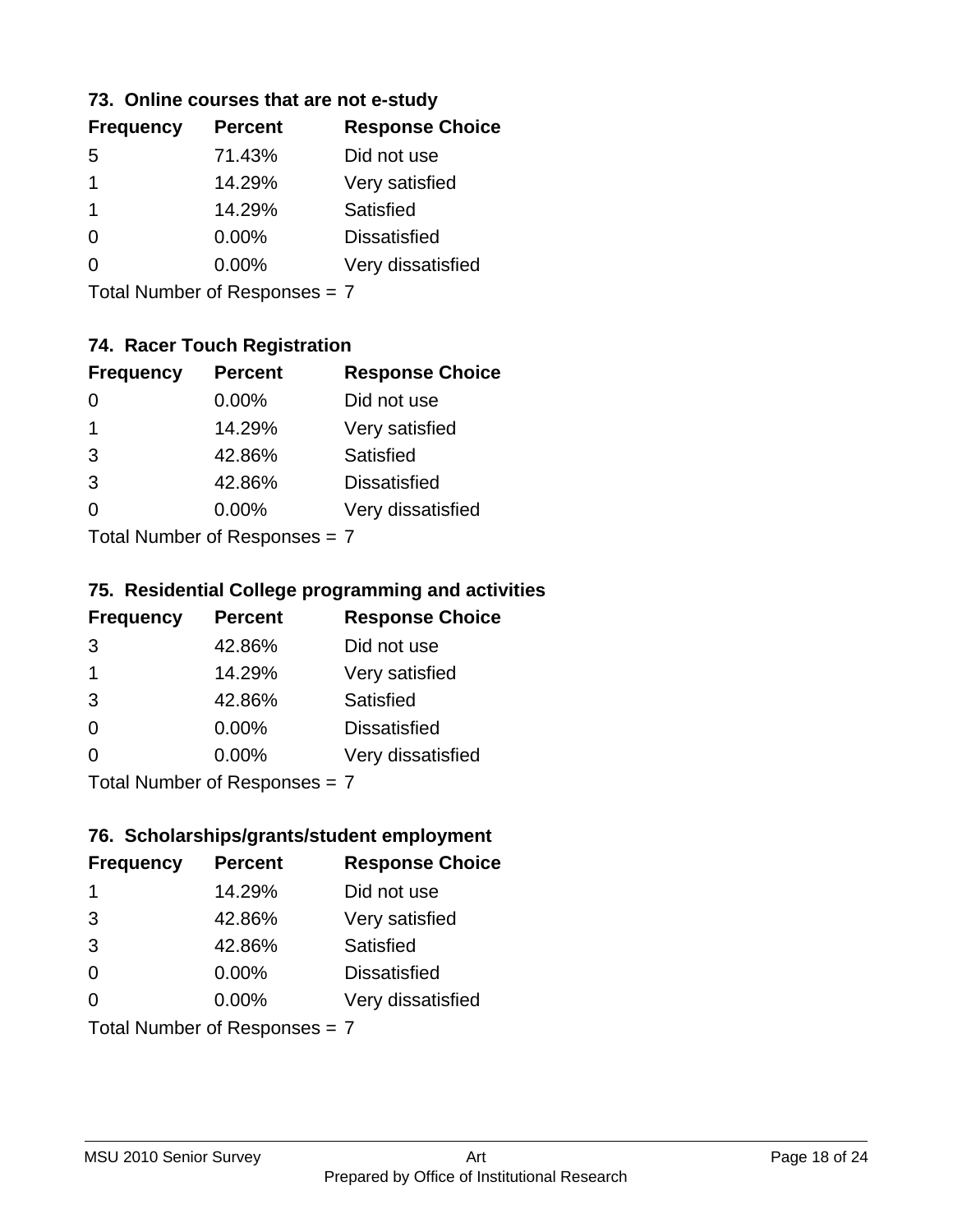# **77. Security Services**

| <b>Frequency</b> | <b>Percent</b> | <b>Response Choice</b> |
|------------------|----------------|------------------------|
| 5                | 71.43%         | Did not use            |
| 0                | 0.00%          | Very satisfied         |
| 2                | 28.57%         | Satisfied              |
| 0                | $0.00\%$       | <b>Dissatisfied</b>    |
| O                | $0.00\%$       | Very dissatisfied      |
|                  |                |                        |

Total Number of Responses = 7

### **78. Services for non-traditional students**

| <b>Frequency</b>              | <b>Percent</b> | <b>Response Choice</b> |
|-------------------------------|----------------|------------------------|
| 6                             | 85.71%         | Did not use            |
| 1                             | 14.29%         | Very satisfied         |
| $\Omega$                      | $0.00\%$       | <b>Satisfied</b>       |
| $\Omega$                      | $0.00\%$       | <b>Dissatisfied</b>    |
| 0                             | 0.00%          | Very dissatisfied      |
| $Total Number of Denonce = 7$ |                |                        |

Total Number of Responses = 7

### **79. Student Support Services (Trio)**

| <b>Frequency</b>              | <b>Percent</b> | <b>Response Choice</b> |
|-------------------------------|----------------|------------------------|
| 6                             | 85.71%         | Did not use            |
| $\Omega$                      | 0.00%          | Very satisfied         |
| -1                            | 14.29%         | Satisfied              |
| $\Omega$                      | $0.00\%$       | <b>Dissatisfied</b>    |
| $\Omega$                      | $0.00\%$       | Very dissatisfied      |
| $Total Number of Denonce - 7$ |                |                        |

I otal Number of Responses = 7

### **80. Student PIN System**

| <b>Frequency</b> | <b>Percent</b>                | <b>Response Choice</b> |
|------------------|-------------------------------|------------------------|
| 0                | 0.00%                         | Did not use            |
| $\overline{4}$   | 57.14%                        | Very satisfied         |
| 3                | 42.86%                        | <b>Satisfied</b>       |
| $\Omega$         | 0.00%                         | <b>Dissatisfied</b>    |
| $\Omega$         | $0.00\%$                      | Very dissatisfied      |
|                  | Total Number of Responses = 7 |                        |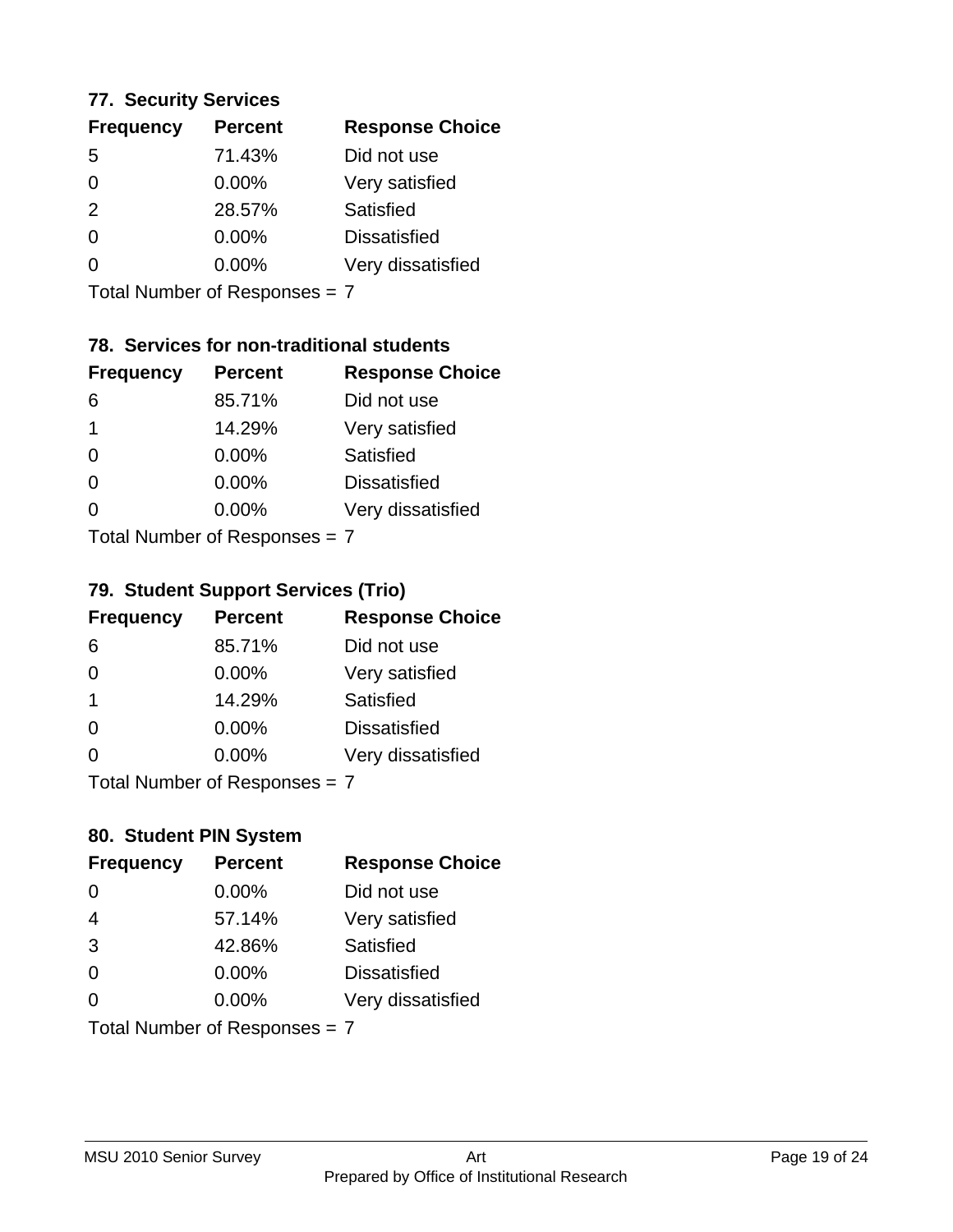### **81. Student Records/Transcript Services**

| <b>Frequency</b> | <b>Percent</b> | <b>Response Choice</b> |
|------------------|----------------|------------------------|
|                  | 14.29%         | Did not use            |
| 3                | 42.86%         | Very satisfied         |
| 3                | 42.86%         | Satisfied              |
| $\Omega$         | 0.00%          | <b>Dissatisfied</b>    |
|                  | $0.00\%$       | Very dissatisfied      |

Total Number of Responses = 7

### **82. Computer and Internet access for study and research needs**

| <b>Frequency</b>           | <b>Percent</b> | <b>Response Choice</b> |
|----------------------------|----------------|------------------------|
|                            | 0.00%          | Did not use            |
| $\overline{4}$             | 57.14%         | Very satisfied         |
| 3                          | 42.86%         | <b>Satisfied</b>       |
| $\Omega$                   | 0.00%          | <b>Dissatisfied</b>    |
| 0                          | 0.00%          | Very dissatisfied      |
| Tatal Number of Desperance |                |                        |

Total Number of Responses = 7

#### **83. Women's Center**

| <b>Frequency</b>          | <b>Percent</b> | <b>Response Choice</b> |
|---------------------------|----------------|------------------------|
| -7                        | 100.00%        | Did not use            |
| $\Omega$                  | $0.00\%$       | Very satisfied         |
| $\Omega$                  | $0.00\%$       | <b>Satisfied</b>       |
| $\Omega$                  | $0.00\%$       | <b>Dissatisfied</b>    |
| ∩                         | 0.00%          | Very dissatisfied      |
| Total Number of Desperace |                |                        |

Total Number of Responses = 7

### **84. To what extent did you participate in Residential College activities?**

| <b>Frequency</b> | <b>Percent</b>                 | <b>Response Choice</b> |  |
|------------------|--------------------------------|------------------------|--|
| 3                | 42.86%                         | Did not participate    |  |
| $\mathcal{P}$    | 28.57%                         | Frequently             |  |
|                  | 14.29%                         | Occasionally           |  |
|                  | 14.29%                         | Seldom                 |  |
|                  | $Total Number of Denonone = 7$ |                        |  |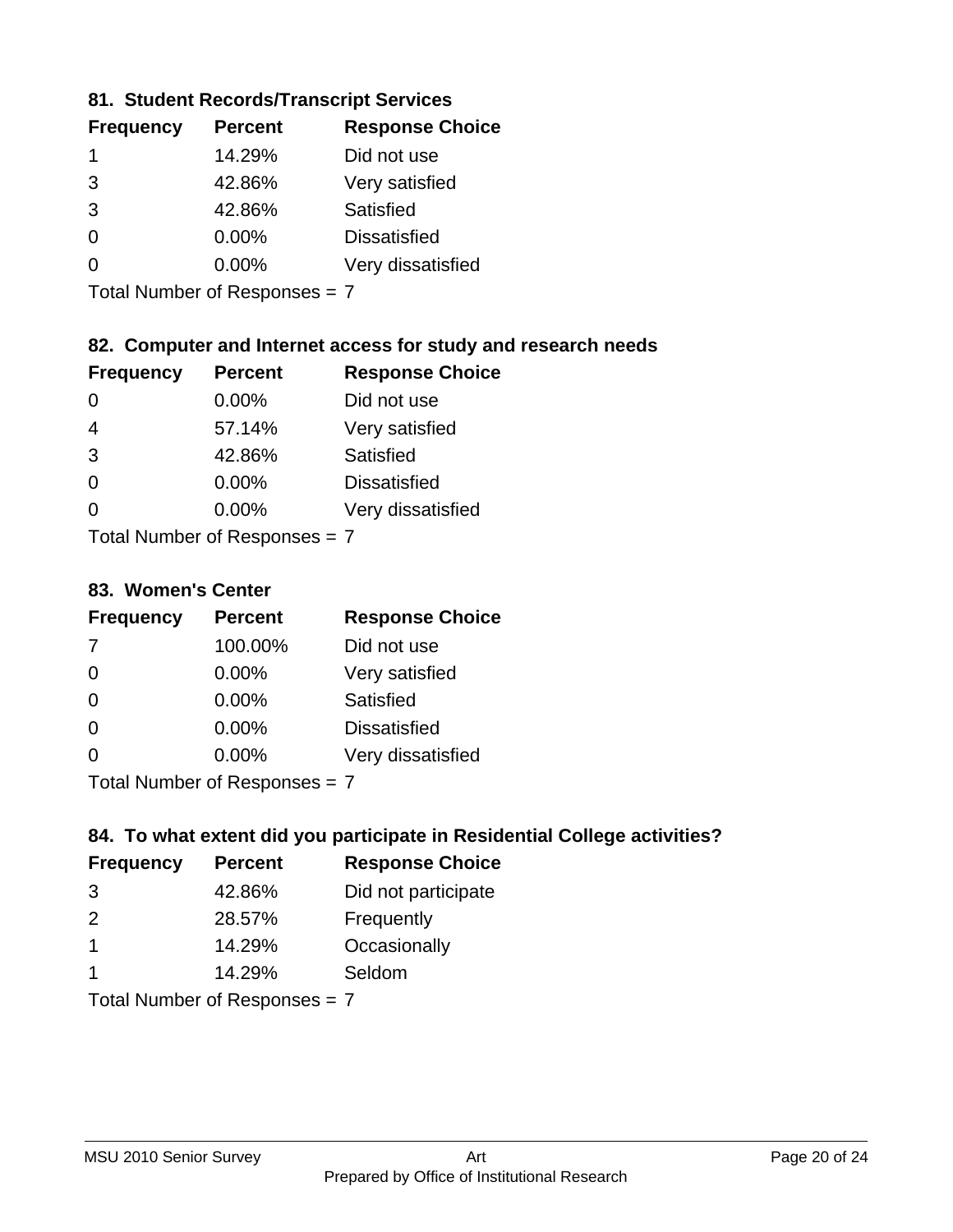| <b>Percent</b> | <b>Response Choice</b>                 |
|----------------|----------------------------------------|
| 42.86%         | Not familiar with Residential Colleges |
| 14.29%         | Very positive                          |
| 42.86%         | <b>Positive</b>                        |
| 0.00%          | <b>Negative</b>                        |
| $0.00\%$       | Very negative                          |
|                |                                        |

**85. Which phrase best describes your opinion of Residential Colleges?**

Total Number of Responses = 7

#### **Questions 86-95**

**University Graduate." Please indicate how effective your MSU experience was in The University has formulated ten desired "Characteristics of the Murray State enhancing your abilities in each area.**

**86. Engage in mature, independent and creative thought and express that thought effectively in oral and written communication;**

| <b>Frequency</b> | <b>Percent</b> | <b>Response Choice</b> |
|------------------|----------------|------------------------|
| $\mathcal{P}$    | 33.33%         | Very effective         |
| 4                | 66.67%         | Effective              |
| $\Omega$         | 0.00%          | Ineffective            |
| ∩                | $0.00\%$       | Very ineffective       |

Total Number of Responses = 6

**87. Understand and apply the critical and scientific methodologies that** 

**academic disciplines employ to discover knowledge and ascertain its validity;**

| <b>Frequency</b> | <b>Percent</b> | <b>Response Choice</b> |
|------------------|----------------|------------------------|
| 3                | 50.00%         | Very effective         |
| 3                | 50.00%         | Effective              |
| $\Omega$         | 0.00%          | Ineffective            |
| $\Omega$         | 0.00%          | Very ineffective       |
|                  |                |                        |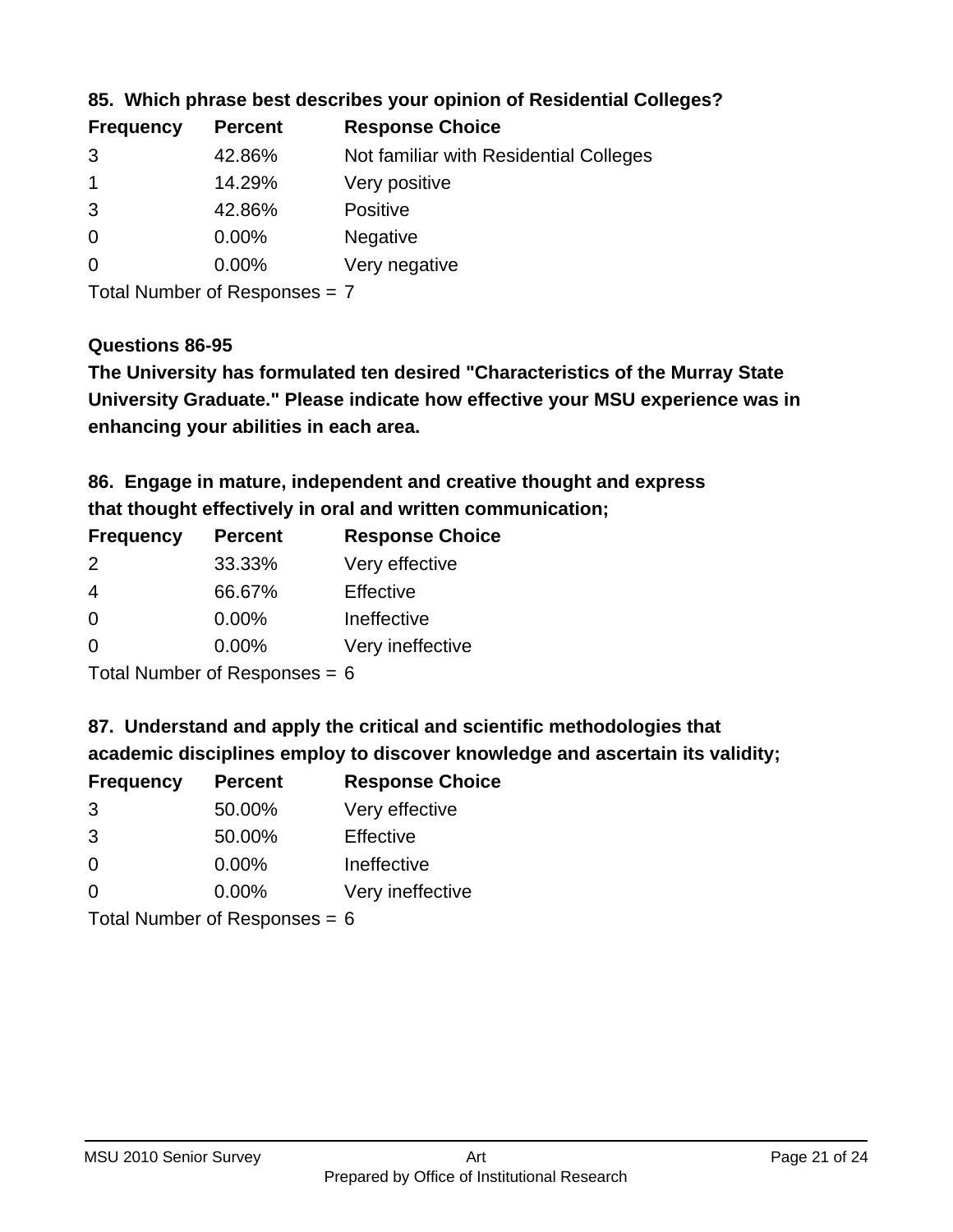# **88. Apply sound standards of information gathering, analysis and evaluation to reach logical decisions;**

| <b>Frequency</b> | <b>Percent</b> | <b>Response Choice</b> |
|------------------|----------------|------------------------|
| 2                | 33.33%         | Very effective         |
| $\overline{4}$   | 66.67%         | Effective              |
| $\Omega$         | 0.00%          | Ineffective            |
| $\Omega$         | 0.00%          | Very ineffective       |
|                  |                |                        |

Total Number of Responses = 6

# **89. Understand the roles and applications of science and technology in the solution of the problems of a changing world;**

| <b>Frequency</b> | <b>Percent</b>                                                                                                 | <b>Response Choice</b> |
|------------------|----------------------------------------------------------------------------------------------------------------|------------------------|
| -1               | 16.67%                                                                                                         | Very effective         |
| 4                | 66.67%                                                                                                         | Effective              |
| -1               | 16.67%                                                                                                         | Ineffective            |
| $\Omega$         | 0.00%                                                                                                          | Very ineffective       |
|                  | The INDIAN Contract Contract in the Contract of Contract of Contract of Contract of Contract of Contract of Co |                        |

Total Number of Responses = 6

# **90. Demonstrate a critical understanding of the world's historical, literary, philosophical, and artistic traditions;**

| <b>Frequency</b> | <b>Percent</b> | <b>Response Choice</b> |
|------------------|----------------|------------------------|
| 3                | 50.00%         | Very effective         |
| $\mathcal{P}$    | 33.33%         | Effective              |
| $\overline{1}$   | 16.67%         | Ineffective            |
| $\Omega$         | 0.00%          | Very ineffective       |
|                  |                |                        |

Total Number of Responses = 6

# **91. Understand the dynamics of cultural diversity, of competing economic and political systems, and of complex moral and ethical issues;**

| <b>Frequency</b> | <b>Percent</b>                  | <b>Response Choice</b> |
|------------------|---------------------------------|------------------------|
| 3                | 50.00%                          | Very effective         |
| $\mathbf 1$      | 16.67%                          | Effective              |
| 2                | 33.33%                          | Ineffective            |
| $\Omega$         | 0.00%                           | Very ineffective       |
|                  | Total Number of Responses = $6$ |                        |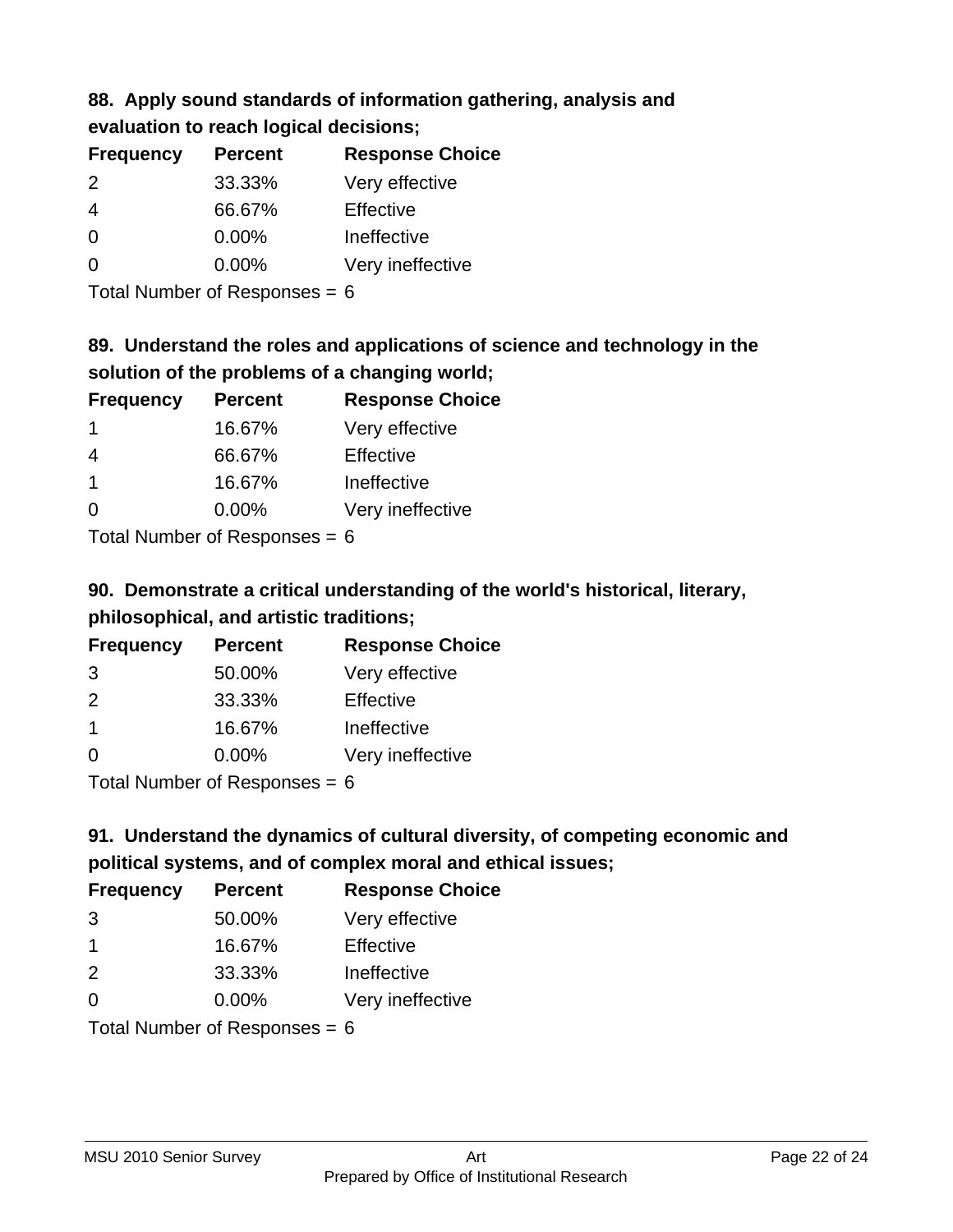### **92. Understand the nature of and engage in ethical behavior and**

**responsible citizenship;**

| <b>Percent</b> | <b>Response Choice</b> |
|----------------|------------------------|
| 33.33%         | Very effective         |
| 33.33%         | Effective              |
| 33.33%         | Ineffective            |
| $0.00\%$       | Very ineffective       |
|                |                        |

Total Number of Responses = 6

# **93. Understand the importance of the behaviors necessary to maintain a healthy lifestyle;**

| <b>Frequency</b> | <b>Percent</b>               | <b>Response Choice</b> |
|------------------|------------------------------|------------------------|
| 2                | 33.33%                       | Very effective         |
| $\mathcal{P}$    | 33.33%                       | Effective              |
| 2                | 33.33%                       | Ineffective            |
| $\Omega$         | 0.00%                        | Very ineffective       |
|                  | The HI all and December 2014 |                        |

Total Number of Responses = 6

### **94. Demonstrate mastery of a chosen field of study; and**

| <b>Frequency</b> | <b>Percent</b> | <b>Response Choice</b> |
|------------------|----------------|------------------------|
| 3                | 50.00%         | Very effective         |
| 3                | 50.00%         | Effective              |
| $\Omega$         | $0.00\%$       | Ineffective            |
| ∩                | $0.00\%$       | Very ineffective       |
|                  |                |                        |

Total Number of Responses = 6

### **95. Value intellectual pursuit and continuous learning in a changing world.**

| <b>Frequency</b> | <b>Percent</b>                                                                                                                                                                                                                 | <b>Response Choice</b> |
|------------------|--------------------------------------------------------------------------------------------------------------------------------------------------------------------------------------------------------------------------------|------------------------|
| 3                | 50.00%                                                                                                                                                                                                                         | Very effective         |
| 3                | 50.00%                                                                                                                                                                                                                         | Effective              |
| $\Omega$         | 0.00%                                                                                                                                                                                                                          | Ineffective            |
| $\Omega$         | 0.00%                                                                                                                                                                                                                          | Very ineffective       |
|                  | The INDIAN Contract Contract in the Contract of The Contract of The Contract of The Contract of The Contract of The Contract of The Contract of The Contract of The Contract of The Contract of The Contract of The Contract o |                        |